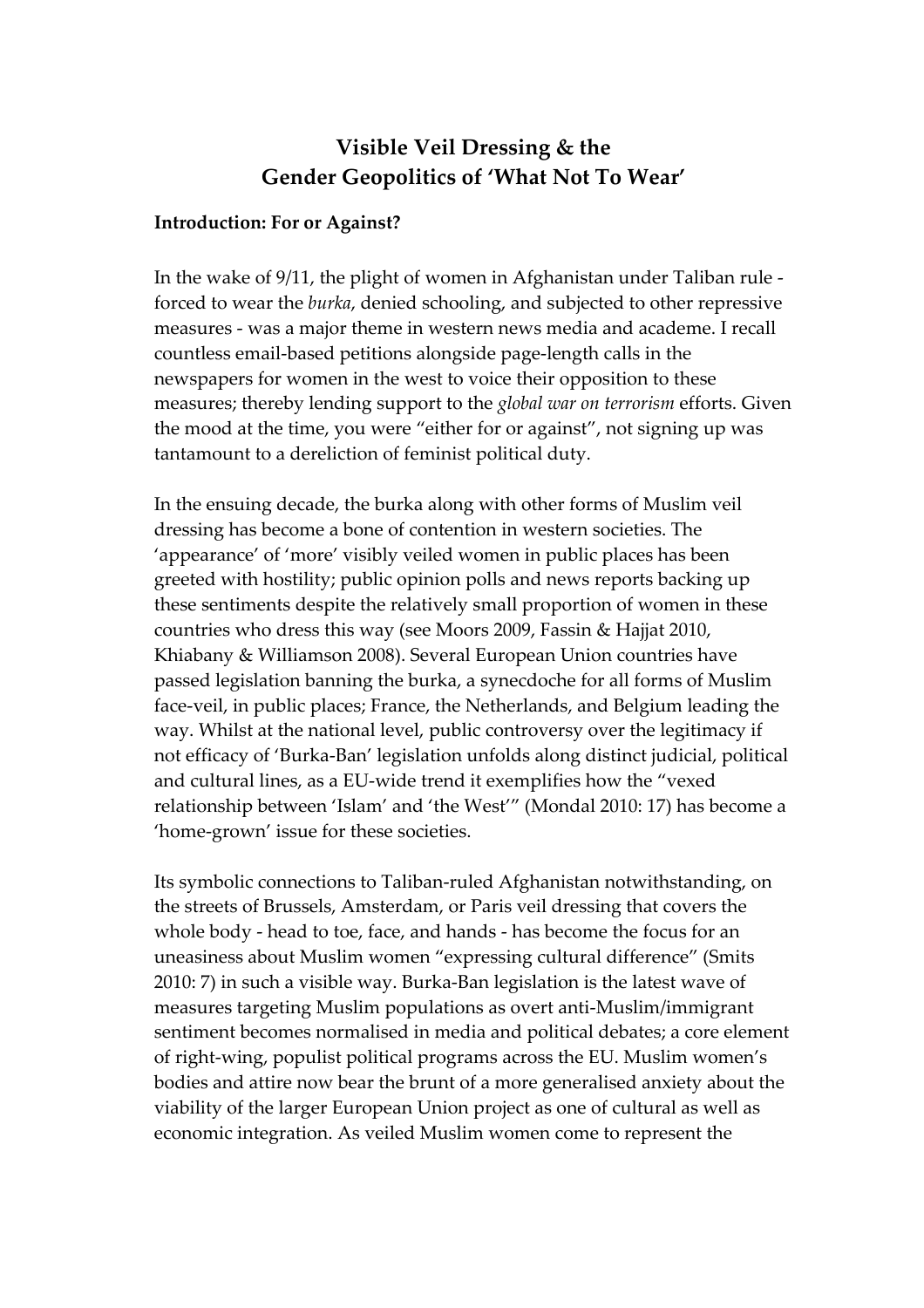"forbidden modern" (Göle 2002: 189) making herself at home in the heartland of secularly Christian Europe they are seen as the incarnation, mosque minarets the architectural evidence of the limits to multiculturalism. Veils, religious (viz. Islamic) fundamentalism, and terrorist acts have become inseparable from one another in the popular imaginary, liquefiers of the larger European "project" of modernity, posing a palpable threat to public order and the cultural integrity of respective EU member‐states in particular.

More acutely, at the right-wing end of the spectrum, visibly Muslim women represent what populist politicians call the 'Islamification' of Europe; ban the burka, impose more restrictive immigration policies and this cultural liquefaction can be held in check. Where opinions then part company is whether *ipso facto* all of Islam is oppressive to women (see Ali & van Gogh 2004, Ahmed 2011, El Guindi 2003), whether other forms of veil dressing ‐ the head‐scarf (*hijab*), face‐veil (*niqab*), or head‐body covering (*chador* or *abaya*) ‐ are *as* oppressive as the burka, or whether women might be exercising their 'right to choose' or 'liberating' themselves by voluntarily veil dressing. Conversely, are women opting to wear the hijab in contexts where it is already *not* permitted ‐ as is the case in Turkey ‐ a progressive or reactionary act (see Göle 2002)?

Caught in the middle of these polarising debates as they intensify, if not sitting uncomfortably on the fence, are feminists; younger and older, of varying cultural, political and religious backgrounds. To complicate matters further, feminists from the Global North and Global South, Muslim and non‐ Muslim, activists and academics, are divided on the personal and geopolitics of veil dressing. Are these practices evidence of coercion or an act of free will; a form of "imagining self‐emancipation and becoming public" (Göle 2002: 188) or "misogynist practices justified in the name of culture and religion"? (Eltahamy 2010: 12)? Can veil dressing be regarded in sartorial terms or is it a traditional cultural practice and so occurring outside the realms of conscious if not commercial design, style, and body adornment (see Barnard 2002, Crane 2000, Lewis 2007, Tarlo 2010)? As a feminist, are you "for or against" veil dressing?

# **Argument and Rationale**

In this essay I argue that there are comparable issues at stake for critical and reflexive responses to anti‐veil dressing legislation (here on in referred to as the 'Burka‐Ban') on the one hand and, on the other, the coercive power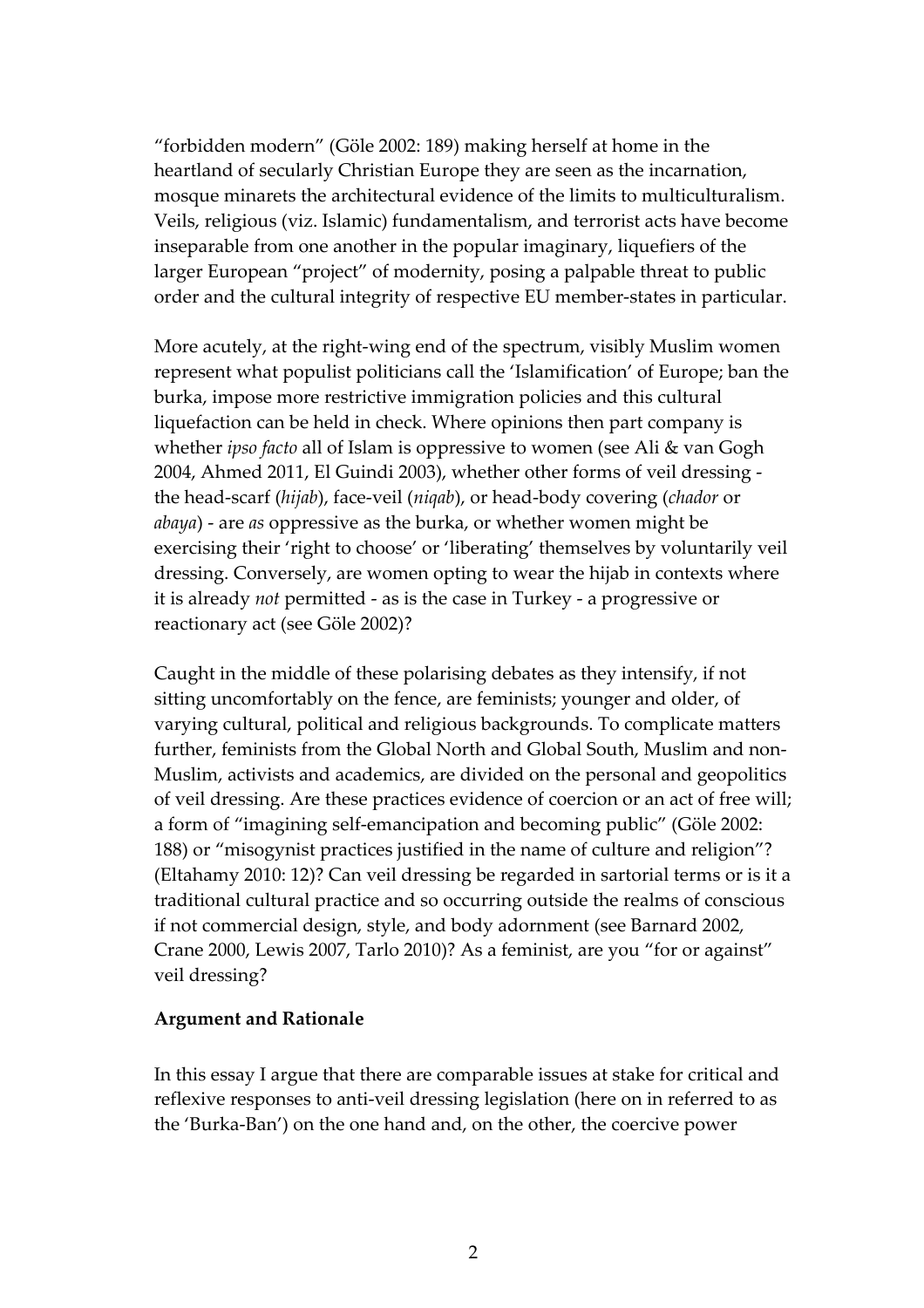exerted on young ‐ and not so young ‐ women (and men) by the partnership of popular television and the "desiring machine" of the global beauty and fashion industries. Women's bodies are in the firing line in both domains despite their treatment as ontologically and analytically distinct areas in feminist and gender studies literatures. Considering what these two domains have in common and where they diverge for critical and feminist scholarship throws into relief ongoing tensions for interdisciplinary and cross‐cultural feminist praxis. Both create a paradoxical situation for western feminist politics based on furthering opportunities for women's liberation, empowerment, and right to choose at the individual and social level.

These philosophical and practical issues are more openly debated in theory and research, from cultural and media studies in particular, into the implications of an increasingly interventionist beauty and fashion industry on girls and young women. Spearheaded in recent years by the popularity of TV makeover shows and rise in elective plastic surgery, feminist scholars have critiqued a trend towards the 'pornification' of increasingly younger female bodies. Fashion fads notwithstanding, these concerns intersect those about the pairing of consumerism and political disengagement in a "postfeminist" age (McRobbie 2004a, Gill 2007). I would argue that there are several reasons to bring this set of debates into the same field of vision as those emerging around veil dressing. Feminists here have quite diverging views on the rights and wrongs of veil dressing within liberal paradigms of subjectivity and liberation on the one hand and, on the other, the political viability of Burka‐Ban legislation within human/women's rights paradigms.

First, historically; as veiled Muslim women generate "tremendous media attention [as] face‐veiling has become … a heated topic of public debate" (Moors 2009: 393) in western Europe, the way these women dress comes under intense public and media scrutiny. Second, post 9/11 many feminists share others' concerns about how Burka‐Ban sentiments epitomise the racist undertones of increasingly virulent anti‐Muslim, anti‐immigration attitudes in the heart of Europe (Williamson & Khiabany 2010, Scott 2007, McRobbie 2011). Yet even as they condemn enforced veil dressing in other parts of the world ‐ Iran, Afghanistan, Saudi Arabia for instance, many feminists find themselves concurring with Burka‐Ban arguments for women living in the West.

Third, exploring how these two scenarios in which what (not) to wear is a public affair challenge feminist scholars and activists, concerned with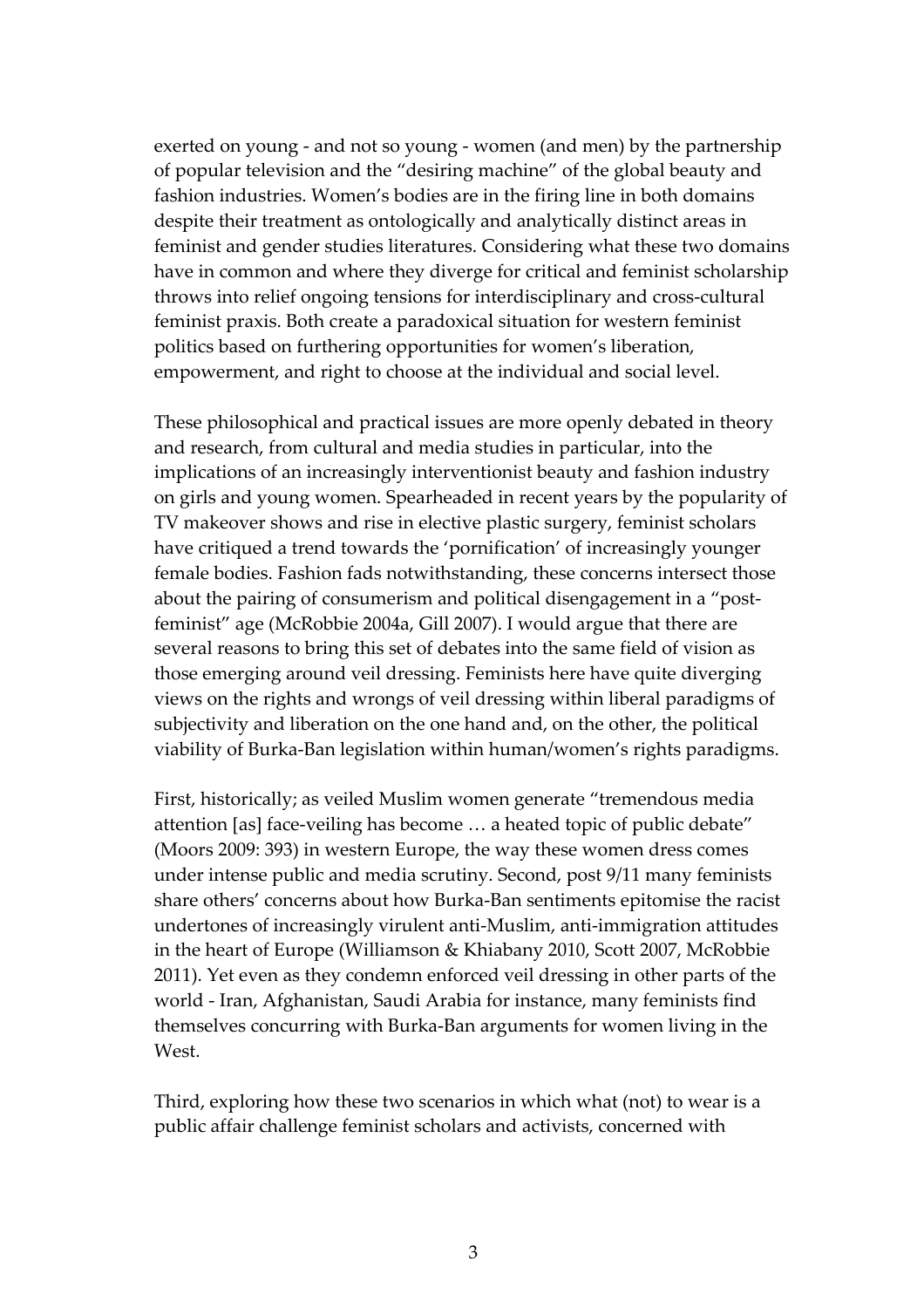examining and overturning women's oppression in whatever form it takes, to reconsider the form and substance of agency, empowerment, and consciousness in a historical moment that is markedly different from the one in which Second Wave and postcolonial feminists came of age. In both cases the longstanding ideological and ontological fissures of liberal feminism and her critics coupled with respective differences about human nature are laid bare at the intersection of debates about veil dressing and post‐feminist consumerism. If the personal is political in both cases then how 'we' dress, how we look, and what those who matter to us think about how we look, let alone those who have the power to dictate the where and when of our 'looking good', becomes a feminist issue with geopolitical and intergenerational dimensions of a different magnitude to those based on establishing women's suffrage, sexual liberation, and economic autonomy<sup>1</sup>.

Western feminists are caught in a paradoxical time‐loop I would argue in both scenarios as more trenchant forces take control of the terms and locus of debates around the rights and wrongs of (re)fashioning (women's) bodies. In both cases success, cultural integration and social mobility respectively, appear to rest on a docile (female) subject acquiescing to ‐ if not embracing ‐ a particular set of cultural practices, dress‐codes and behavioural norms in order to 'belong'. Yet, here too, agency also resides. Depending on the geographical and cultural context, assertion if not transgression takes place by subjects either refusing to 'dress‐up' or 'dress‐down' as ordered. Or by insisting on doing the reverse of what is expected or decreed by law or custom[2.](#page-32-1) The sub‐text however in both cases is that we see one set of cultural codes looking to enforce its norms and values on another through overt and covert forms of coercion and persuasion to get women to (un)dress in order to keep up with the times.

# *Organization and Objectives*

The essay unpacks this paradox, treats it as a particularly feminist conundrum in six ways. The first is to situate the issue of what (not) to wear in a historical discursive context. The second looks at the legislative trend in anti-veil dressing in the EU; the ebb and flow of public chastisements and now outlawing of visibly Muslim dressing by women living in these societies, their mirror image being those parts of the Muslim world where veil dressing (the hijab, abaya, or the burka) are imposed by law. The third is a theoretical reflection; considering from a postcolonial perspective ways of conceptualising and studying the veil on its own terms and from the 'other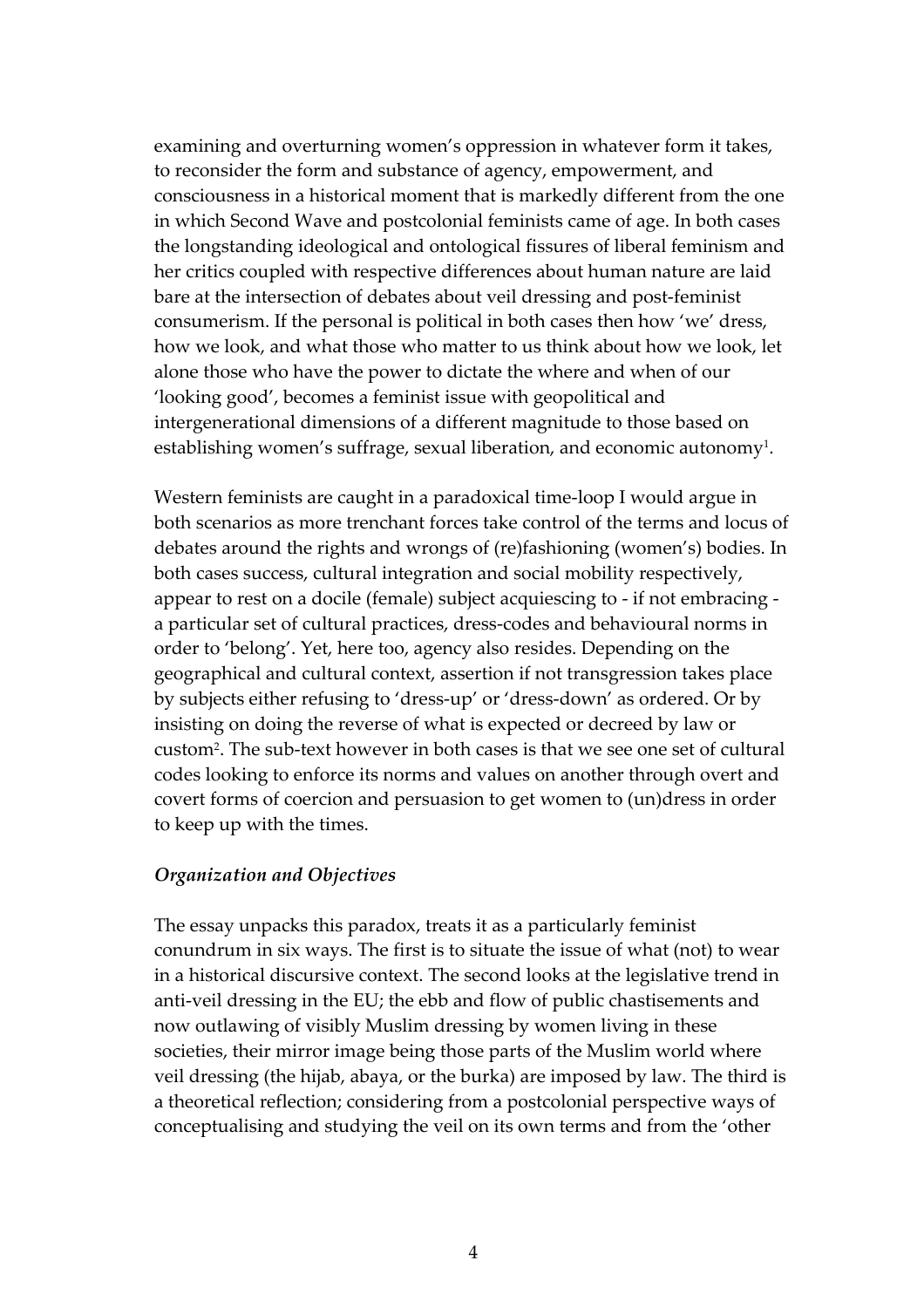side'. The fourth examines how dressing and un-dressing are enacted in popular television 'makeover' shows where mainly, though not exclusively female participants undergo physical, emotional, and social transformations. The hugely popular and now globally syndicated show *What Not to Wear* (UK and USA), and successor on British television, *How to Look Good Naked* and other spin-offs are cases in point<sup>3</sup>. As media scholars note these shows, the latest in a long line of beauty and fashion advice‐shows on prime‐time television underscore how an increasingly globalised and syndicated media is "a key site for defining codes of sexual conduct. It casts judgement and establishes the rules of play" (McRobbie 2004a: 258).

The feminist politics of (veil) dressing and Muslim fashion is the next aspect; a research focus in its own right within cultural studies and anthropology as successive generations of Muslim consumers and European citizens exercise their economic autonomy, incorporating culturally specific and western‐style sartorial elements in their veil dressing. As the hijab and burka become synonymous in the eyes of their opponents, ostensibly fashionable head‐ scarves become indistinguishable from the overtly political implications of the 'ugly' and ' disgusting' burka, or chador. Where these garments are illegal, wearers are punishable by fine, refused entry (to buses or workplaces), forced to remove the offending garment, or sent home.

Here we see a sexual politics of dressing as a form of counter-hegemonic resistance (in European settings) as well as a product of changing fashions for these women who are also consumers of media, fashion, and beauty trends from more than one cultural source. At the same time these practices see women of different faiths shopping together for attire that is fashionable but also suitably modest at the same ‐ online and offline ‐ outlets (see Tarlo 2010, Lewis 2007, Brydon & Niessen 1998). Here there is evidence of a convergence rather than a 'clash' of cultures. These insights bring us to the final consideration; what is at stake for feminist considerations of 'Burka‐ Ban' debates, particularly when even a qualified disapproval of fuller veil dressing practices effectively sees feminist unease resonating with those of right‐wing demagogues?

# *Caveats and Links*

This analytical juxtaposition is neither straightforward nor uncontroversial in political or disciplinary terms as the respective debates proceed along discontinuous paths. I would argue that not only do these interconnections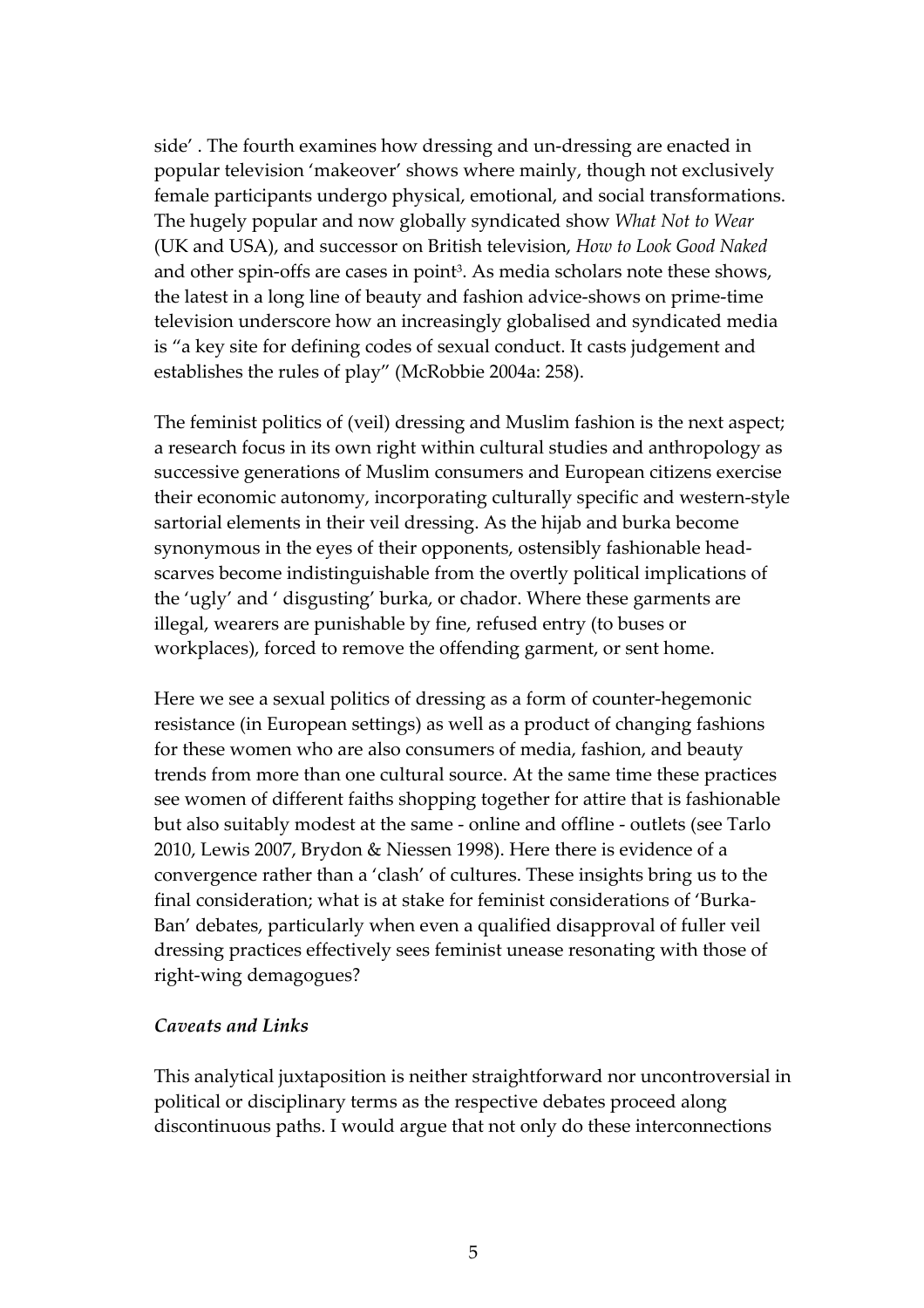require some concerted theoretical consideration but also that to explore the implications of this juxtaposition is not to commit an error in analytical equivalence (see Gill 2007). Rather it is to start coming to terms with the ways in which Burka‐Ban controversies in Europe, together with their antonyms in parts of the Muslim world, are imbricated in the inter-subjective and intercultural tensions of postcolonial and post‐9/11 body politics. These in turn are enmeshed in successive generations of consumption practices in tandem with commercialised media representations of beauty, body aesthetics, and fashion; with or without veiling.

This consideration of the gender geopolitics of what (not) to wear from a more ecumenical and inter‐generational vantage‐point draws on feminist scholars working in postcolonial, and race and ethnic studies, who theorise the veil from a historical and cross-cultural perspectives. It also means looking at ongoing debates in feminist media and cultural studies about the future of the feminist political project as late‐capitalist consumerism and 'hyper‐feminine' tropes around beauty, fashion, and body‐image take the place of the 'Our Bodies Ourselves' and anti‐beauty aesthetic of Second Wave feminism. The way scholars and activists line up for or against these latter-day practices is just as marked in the case of 'makeover' TV as it is in veil dressing debates.

The main continuity device linking these aspects is a dramatic one; excerpts from Oscar Wilde's *Salomé*. This play throws into melodramatic relief the complex meta‐narratives of sexuality, embodiment, womanhood, and nationhood that link the visceral body ‐ eyes, face, skin, legs, belly ‐ with the symbolic of community, body-politic, and propriety during and since the Age of Empire . These age-old tropes also reach far back and forwards; into the holy books of Judeo‐Christendom, (early) modern Europe and Enlightenment thought, and decolonisation. They now finger newer ones at the intersection of public/private lives, global media cultures, and consumer societies where modern woman, *femina economicus* (May 2002. Lewis 2007), flexes her purchasing‐power muscles from behind as well as beyond the veil.

#### **1: Historical Scenarios**

[5] … every woman who prays or prophesies with her head uncovered dishonours her head—it is the same as if her head were shaven. [6] ... since it is disgraceful for a woman to be shorn or shaven, let her be covered. (Paul's Letter to the Corinthians, II: verses 4‐6)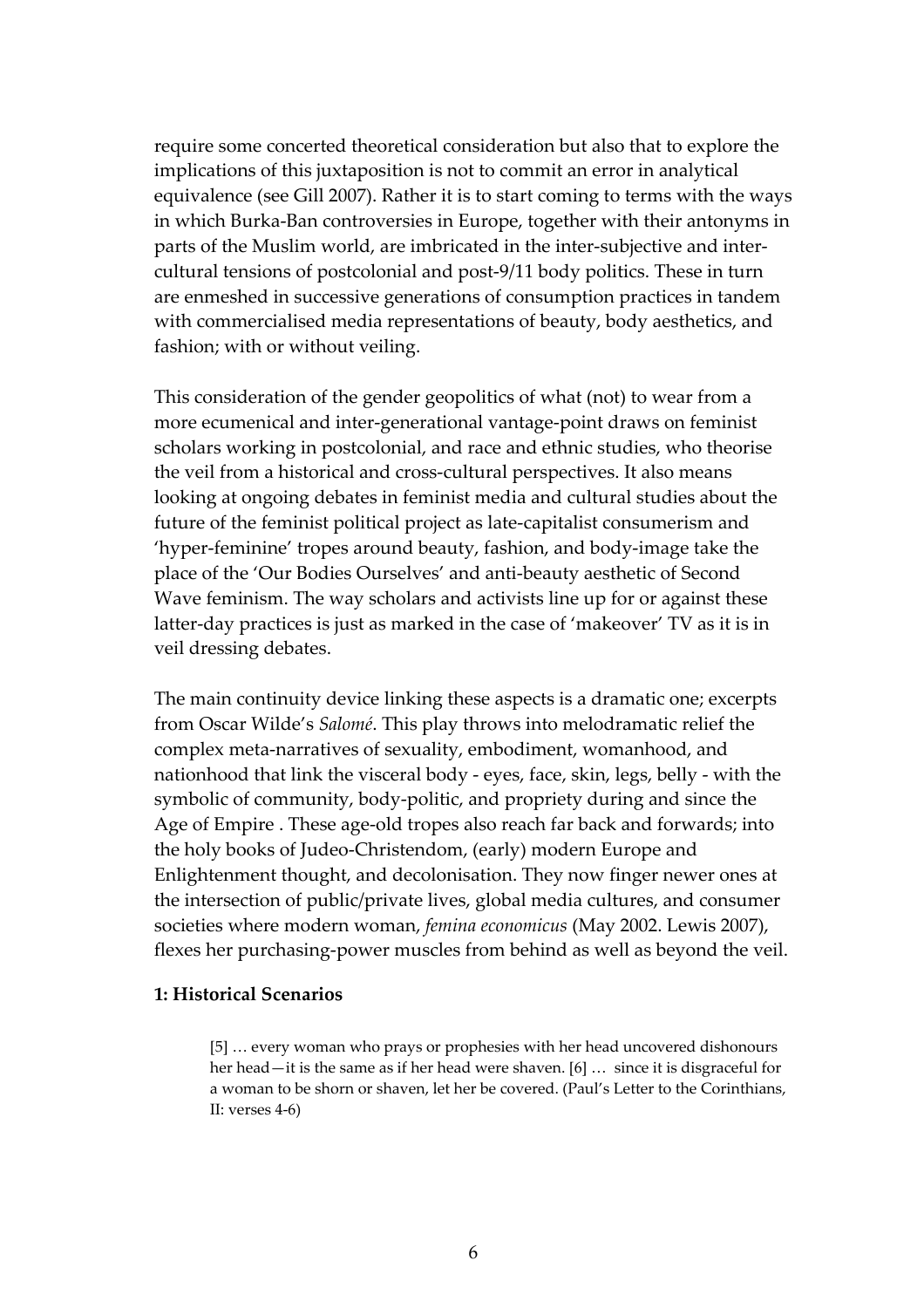We cannot allow someone to claim the right to look at others without being seen. ... Wearing the burka in public is not compatible with an open, liberal, tolerant society. (Daniel Bacquelaine, cited in Traynor, 2010)

You can tell she is the outdoors type who doesn't pay much attention to make-up and grooming. Her Brillo pad hair looks like itʹs been done with pinking shears ‐ it has no shine or shape. … (Trinny Woodall in Power 2011)

Two millennia separate the three citations above; St Paul, founding father of the early Christian church on the one hand and, on the other, the Belgian politician Daniel Bacquelaine and Trinny Woodall, co-host of the globally syndicated British makeover TV Show, *What Not to Wear*. What connects all three is their focus on what women (should) wear; what can or cannot be covered or revealed, and ho[w4.](#page-32-3)

# *Two Steps Forward, Six Steps Back*

As all sorts of 'makeover' shows (houses, home‐contents, bodies, wardrobes) and their consumer-based aspirations transformed popular television programming, part of the rise of Reality TV as a global phenomenon over the last decade, another one was also emerging. Already evident before the events of 9/11 and gathering momentum in the last decade there has been increased political attention to regulating Muslim women's veil dressing, in all its forms. Protagonists in these debates vacillate between whether this form of dress is a private or public matter and thereby an affair of state or a matter of personal conscience.

Extreme right‐wing parties in Belgium, France, the Netherlands, the UK, and elsewhere, have become particularly adept exponents in exploiting the sharper modulations of this unease and accompanying modes of "affective discourse" (Moors 2009) that mixes Enlightenment, liberal notions of secularism and individual freedom with xenophobic sentiment and copious helpings of women's movement rhetoric<sup>5</sup>. As the political spectrum swings to the right in many parts of Europe moves to regulate what Muslim women (should or should not) wear have raised the ante for these parties' opponents in the middle and left‐side of the spectrum.

These moves have not come from nowhere. They endorse pre‐existing clothing‐based criteria for citizenship applications; e.g. in France government agencies have rejected applications for naturalization on the basis that the degree of a woman's veiled‐ness is consummate to a lack of commitment on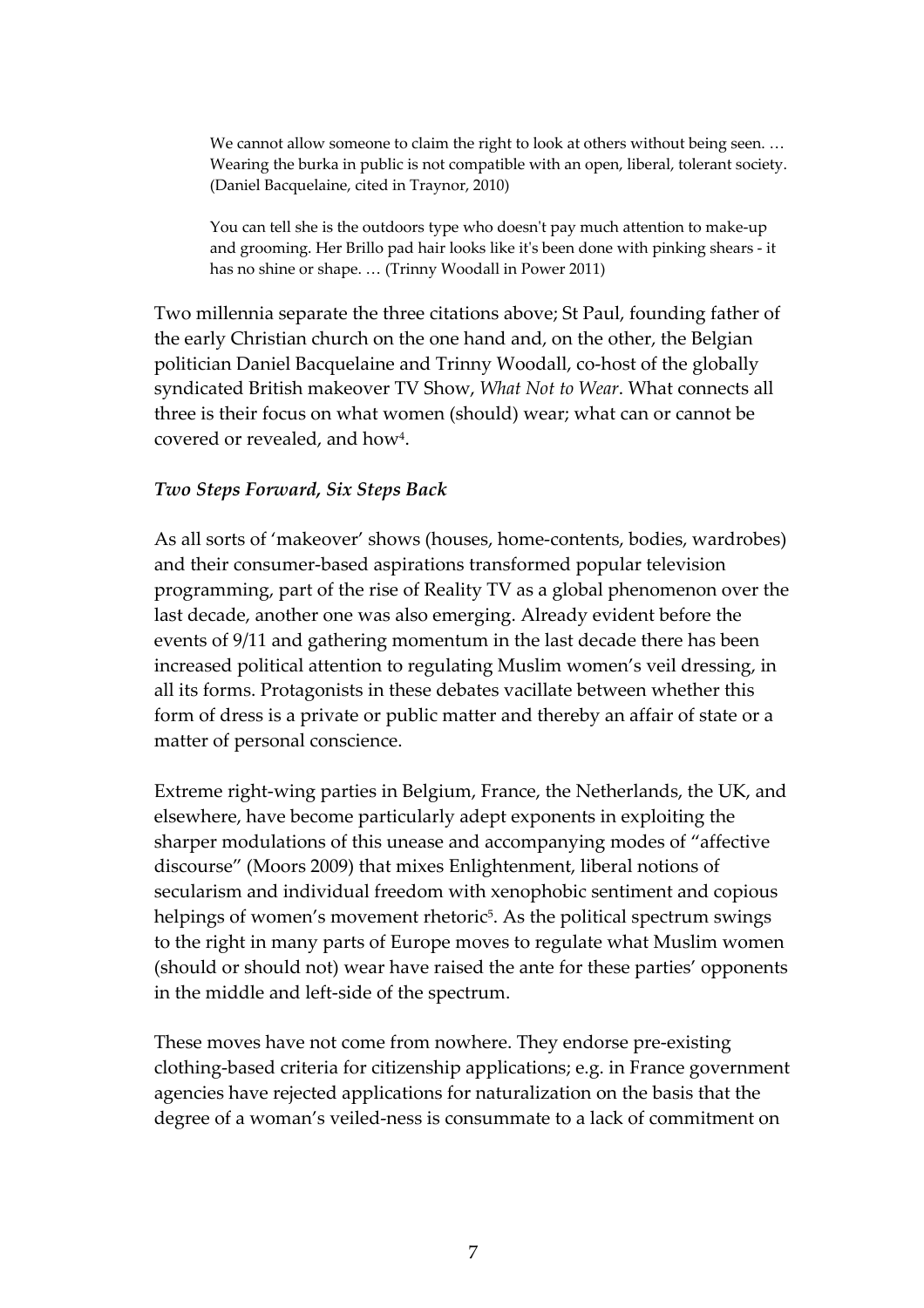her part - or that of her spouse - to fully "integrate" in French society<sup>6</sup>. However it has been the political centre‐right governments passing legislation expressly forbidding a particular group of (female) citizens from dressing a certain way. This confluence of cultural intent and focus on a particular social group, despite sharp ideological differences amongst political actors, public intellectuals, and scholars about Burka‐Ban legislation, has created a dilemma for critical voices concerned about the ramifications of both veil dressing practices and bans on women.

# **2: Muslim Embodiments, Consumption, & Citizenship**

[Iokanaan ‐ The Prophet] Who is this woman who is looking at me? I will not have her look at me. … I know not who she is. I do not desire to know who she is.. [Salomé, Oscar Wilde, 6/22; …)

The quote above comes from *Salomé*, which retells the biblical tale of the death of John the Baptist. The visual centrepiece of this short play (one act, barely twenty pages, and about an hour in duration) is Salomé performing the 'Dance of the Seven Veils'. The historical context of the play's conception and staging, its Victorian setting and sexual undertones along with the furore around Oscar Wilde himself (imprisoned for being homosexual), goes together with its biblical speech‐rhythms and Arabian Nights‐style Orientalism as it depicts a story redolent with illicit emotions; incestuous desire, necrophilia, sexual lust itself. With the veil as the erotic visual centre of the play Wilde accentuates his protagonists' (and Victorian discomfort) with exotic "decadence".

The dramatic climax comes when Salomé kisses the severed head of John the Baptist presented to her on a platter; her revenge for rejecting her amorous advances was exacting his execution by dancing for her step‐father/uncle. The tension between permissiveness and restrictions around degrees of (female) nakedness is played out in the first half as Wilde's Prophet, Herodias (her mother), and King Herod struggle with Salome's determination to do as she pleases; the violence of her desire and the permissiveness, erotic charge of her act that links veils, dance, sexual desire, and death.

'Fast‐forward' to circa 2010, we see a comparably anxious paternalism in European legislatures as they seek to ban, if not restrict modes of veil dressing in public spaces, if not in the workplace. In both scenarios, the women in question claim their right to follow their own conscience. As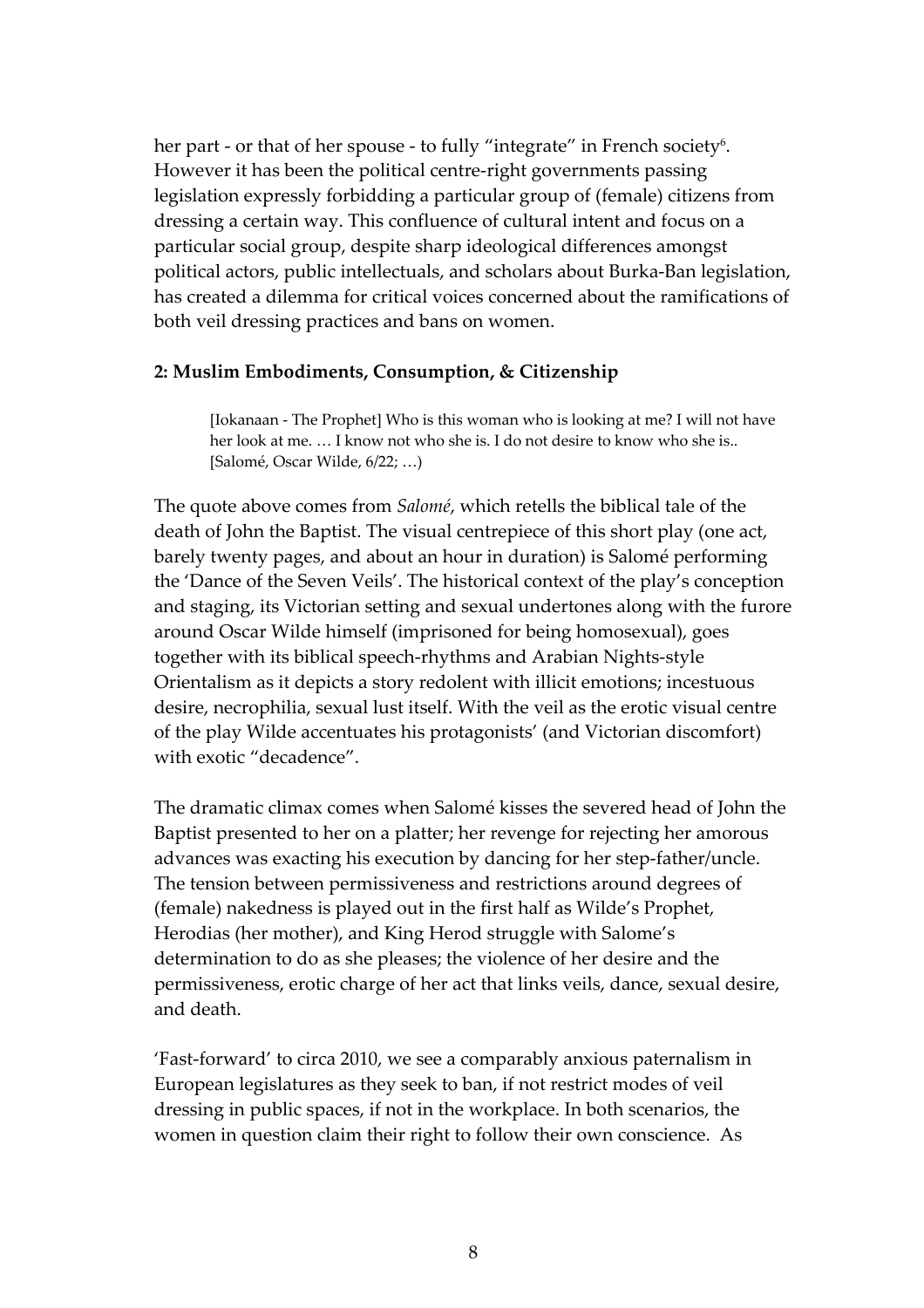France, Belgium, and the Netherlands passed laws in 2010‐2011 forbidding the *niqab* and *burka* in public places, the unconstitutionality as well as the enforceability of these bans were contested<sup>7</sup>. Nonetheless, having the ban on the statute books in these countries will suffice for Burka‐Ban advocates. They are the culmination of a gradually hardening of public and political attitudes towards veil dressing in general.

Precedents in France, the Netherlands, and Germany (see Moors 2009, Lenard 2010, Scott 2007) in the previous decade saw schools and local governments embroiled in rows over whether they could prescribe where and when pupils or employees could wear the *hijab* (head‐scarf). The most well-known case prior to these latest initiatives is in France; where highschool pupils mounted a protest to being forbidden form wearing the hijab to school on the grounds of religious freedom. Two Dutch high‐school pupils won their case to the Anti‐Discrimination Commission on being refused access to class if they did not unveil on these grounds in 2003.

In each case albeit in different measures, media debates and court settlements focused on the way these head‐coverings could be deemed as an refusal by the wearer to culturally integrate, or as a barrier to communication in the workplace - if worn by an office worker, or teacher for example<sup>[8](#page-32-7)</sup> - or, as in the French case, a breach of the constitutional separation of church and state (*laïcité*) in all affairs public. So prior to the latest Burka‐Ban rhetoric, women wearing head‐scarves were already being singled out in these countries as examples of how Muslim residents and citizens were *refusing* to integrate. In countries where cultural similitude rather than difference is considered the *sine qua non* of the good society outward signs of being a Muslim is intolerable (see Smits 2010, Tarlo 2010, Moors 2009, Lenard 2010).

The effectiveness of both localised and national prohibitions rest on whether women insisting on their right to wear a veil can be deemed a political, rather than a religious or cultural act; on whether their veil dressing is in a public or private space. If a political act, then this would endorse a ban. If an act of religious conviction, punitive measures would be a violation of the wearer's human rights. It is at this point that the inconsistencies and nonenforceability of these prohibitions have been thrown into relief; under the terms of the European Human Rights Covenant, Universal Declaration of Human Rights, and these countries' own constitutions<sup>9</sup>. Nonetheless the political classes in Belgium, France, and the Netherlands, and Germany with other EU countries monitoring things carefully have all managed to achieve a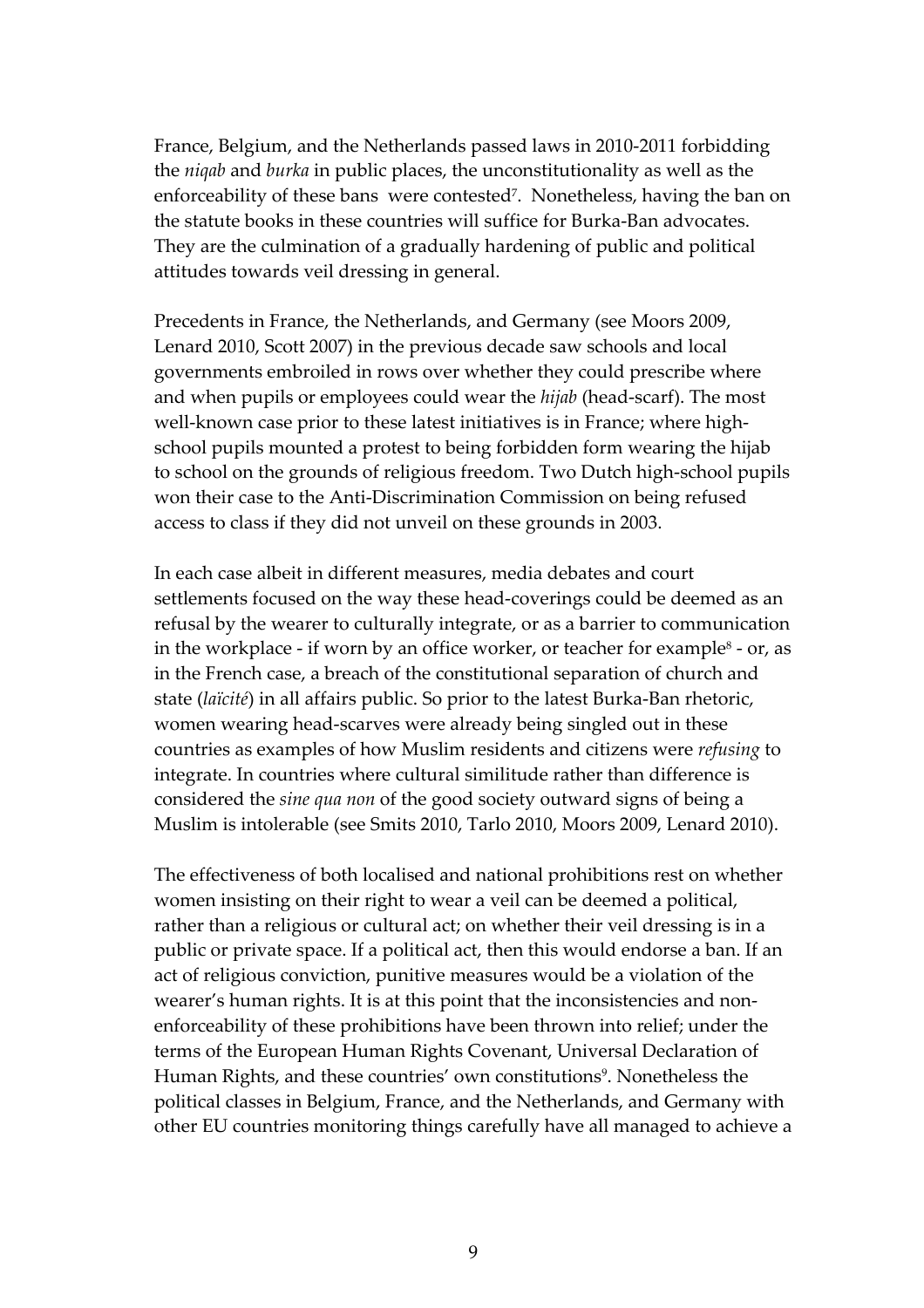modicum of public consensus that veil dressing is "undesirable", to be actively discouraged at the very least. Even critics of Burka‐Ban legislation make this distinction; "we mustn't threaten these women with prosecution but make it clear to them that they mustn't let themselves be locked up in a burka" (Wagendorp 2011, 2, my translation).

# **3: Fashioning Bodies Past and Present: Whose Gaze Matters**

[Herod] The moon has a strange look to-night. ... She is naked too. She is quite naked. *The clouds are seeking to clothe her nakedness, but she will not let them*. She shows herself naked in the sky. (*Salomé*, Oscar Wilde: 9/22; emphasis added)

In Wilde's rendition, the veil features in the act of undressing, playing on the flipside to western negative perceptions of the veil; its erotic charge. As Yeğenoğlu notes, the "veil is one of those tropes through which Western fantasies of penetration into the mysteries of the Orient and access to the interiority of the other are fantasmatically achieved" (1998: 39). It is thereby not only a particular item of clothing, part of a cultural practice of dressing, but since modern, colonial times a particular "tropology" (op cit: 40‐41). Non‐western veiled women come across as foreign, even a "monstrous" (Ahmed 2002) to fe/male western eyes. One reason is that the '"veil" is not simply a signifier of a cultural habit or identity that can be liked or disliked, be good or bad, but …for the European subject in our case, it signifies the production of an "exteriority", a "target or threat"' (Yeğenoğlu op cit: 41).

# *Coverings & Gazes*

Whilst Wilde sets up an allegory for the way Victorian society exacted its own revenge for his own, illicit and socially unacceptable love for Lord Alfred Douglas, the staging underscores the colonial era's mixture of fascination and fear of the eastern/female Other as a sexual agent who registers alternating degrees of desirability and sexual potency that troubles the western fe/male onlooker. If "conquest and desire" (Ling 2003) are inter‐ dependent then in this scenario it is Salomé who conquers what she desires.

How she gets what she wants is by unveiling before her sovereign/father, defying her mother and facing down her object of desire as she does so. For, despite his own self‐imposed abjection, what unsettles the Prophet, speaking for the audience too I would suggest, is that Salomé looks at him. The directness of her gaze and her intentions towards him are experienced as an intrusion, a challenge that must be resisted: "I will not have her look at me.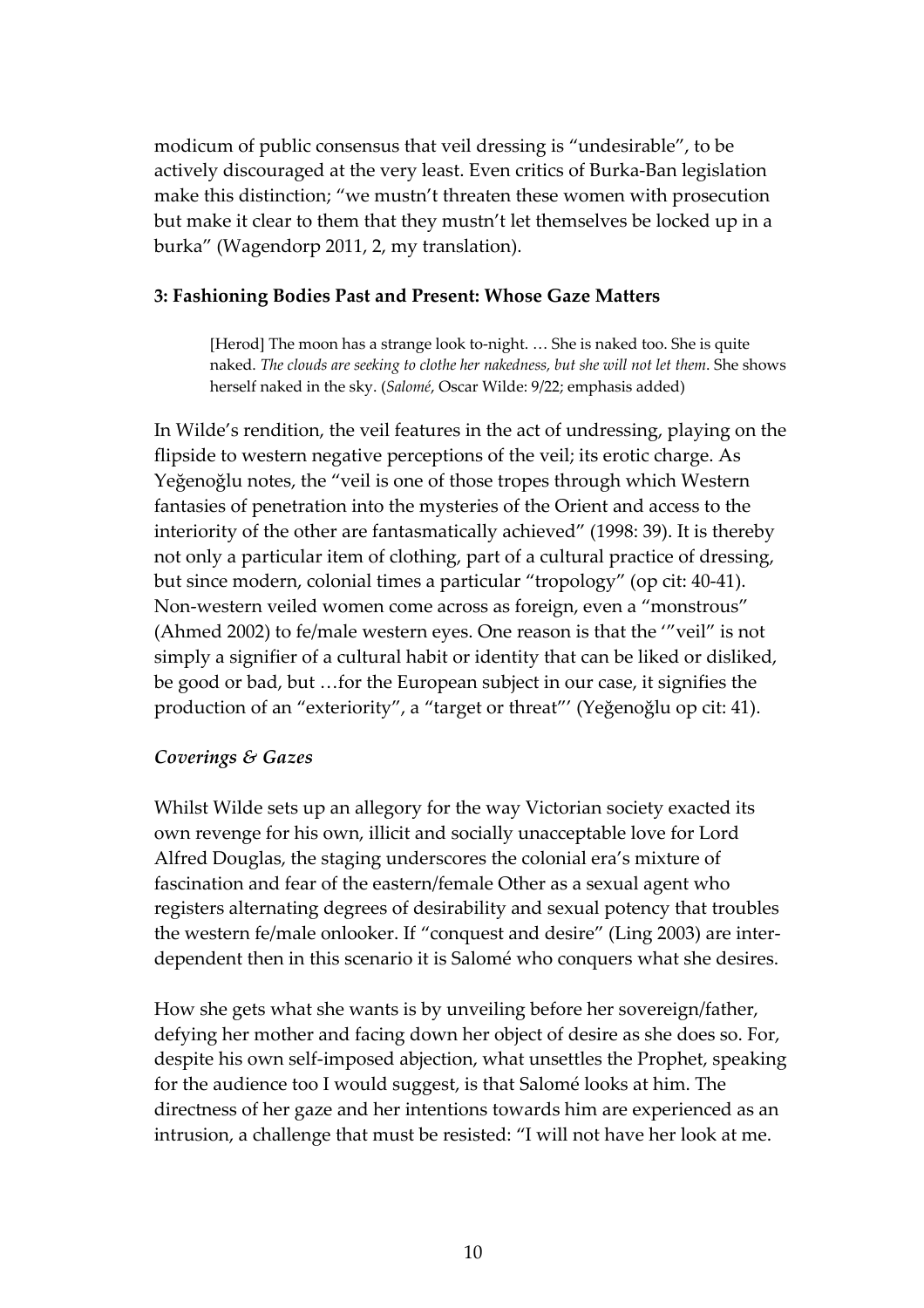… I do not desire to know who she is." (Wilde, op cit). Liken this to the sorts of sentiments expressed by Burka‐Ban advocates in Europe; "we cannot allow someone to claim the right to look at others without being seen" (Bacquelaine in Traynor op cit).

# *Skins & Spaces*

If we focus on the role the veil plays in this play, the push and pull between Salomé and those around her who would tell her what to do is a theatrical rendition of another push and pull in sociocultural encounters. As Sara Ahmed argues, bodies (gendered, raced, and classed) and social space meet in both physical and symbolic terms:

As bodies move towards and away from each other, in relationships of proximity and distance, both bodily space (the shape of the skin) and social space (the skin of the community) expand and contract. The bodily encounters we have with others who are assimilable (close) and unassimilable (distant) involve the reforming of both bodily and social space. …. (Ahmed 2002: 61)

This means to say that the "shape of the skin" and the "skin of the community" are neither *a priori* exclusive nor in a straightforward isomorphic relationship. What clothes, or disrobes this "shape of the skin" at the individual level and that of a community adds more complex layers to an interplay of mutuality and disconnection, familiarity and foreignness in ways that are intuitive and repressed; inchoate and forcefully expressed in emotionally charged words or deeds. For instance, if a skin is covered ‐ shaped - in a certain way, then this covering also seems to indicate something about the community to which it belongs, or seeks to belong; the removal of a covering as well. The slippage is assuming that the "shaping" that is veil dressing is always synonymous with domination; reversing it synonymous with freedom. Veil wearing may be both.

# *Sameness and Difference*

Veil dressing for women, and male attire (head‐coverings included) have many variations within and across societies comprising the Muslim world; various terminologies for items of clothing as well. In Anglo/American public debates four terms predominate; the *hijab* (headscarf), the *jilbab* or *chador* (longer head‐to‐foot veil), the *niqab* (the face‐mask, also worn by Michael Jackson), and the *burka* (where face and head and body are covered). These distinctions ‐ visual, material, and physical ‐ and differences in how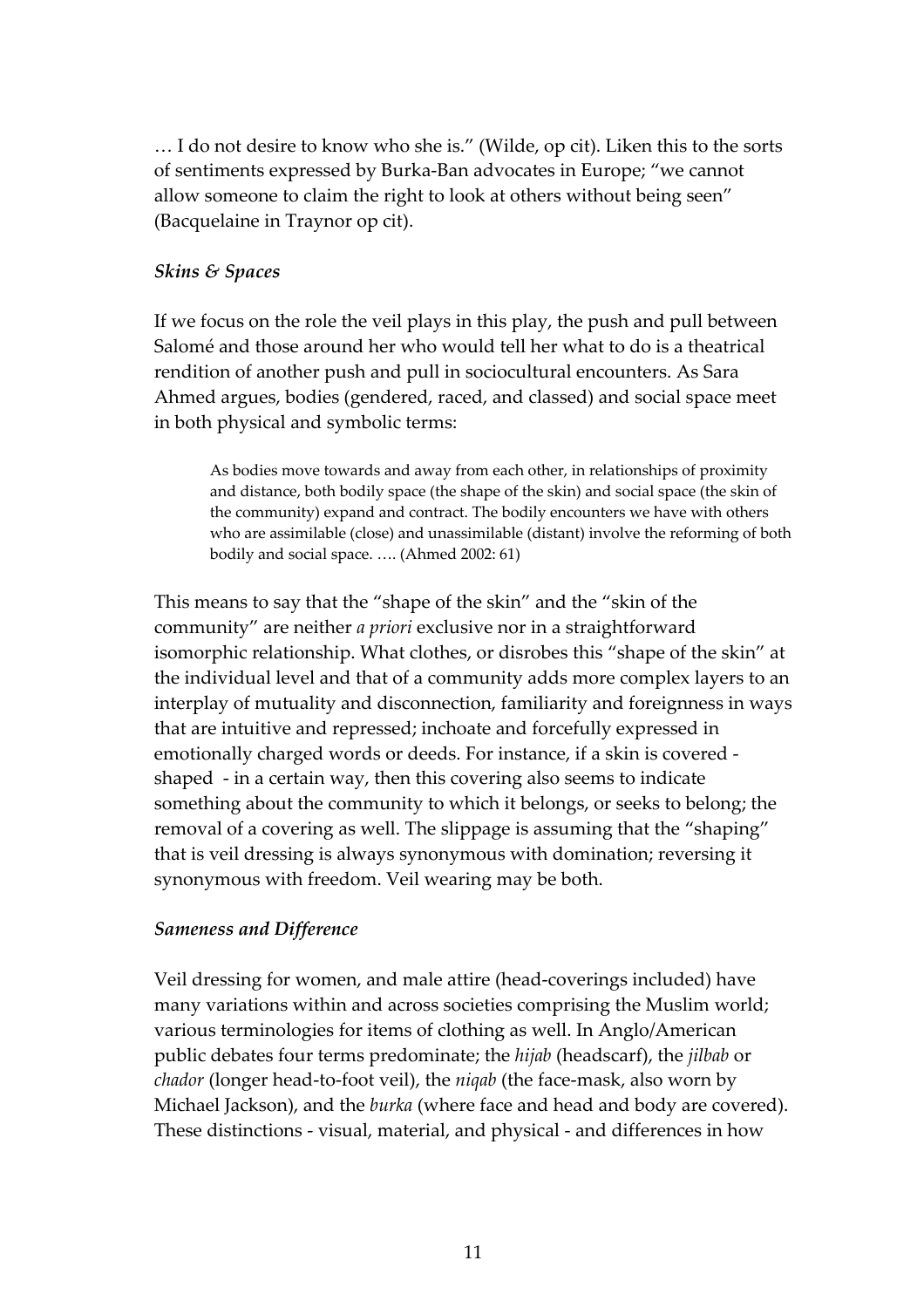veils are worn have become blurred as the terms of the Burka‐Ban debates shift according to which headline in which debate. An earlier focus on the hijab (head‐scarf) and face‐veil (niqab) has, in the Netherlands but also in France and Belgium, shifted to the burka (Moors 2009: 398, 401).

Such equivalences, read from visuals within particular sorts of media frames (e.g. minarets/burka‐wearing women) are quite effective lightening rods in the current climate. This is because "the marking out of the boundary lines between bodies involves social practices and techniques of differentiation" (Ahmed 2002: 60). History shows how individual women, and groups, have resisted as well as reproduced all manner of state‐driven programs codifying their role and appearance in nation‐building projects, registering protest or non‐conformity to either the established or imposed order in ways that shift the significance of the respective veiling/unveiling accordingly. For instance, despite the punitive impositions of the Iranian Islamic Republic's dress‐code, women appear in public wearing "their scarf in such a way that their protest [to compulsory veiling] is obvious" (Sreberny and Khiabany 2010: 94 [10\)](#page-32-9).

The *outlawing* of this form of dressing creates a more prosaic form of daily 'clothing crisis' as well as a moment of defiance for Muslim women in parts of western Europe when and where they have been forced to remove headscarves, face-veils, and burkas (if relevant) for basic activities such as taking a bus, job interviews or the workplace. That these moves are effectively the flipside of women being forced to wear the hijab, burka or niqab in Afghanistan, parts of Algeria, Saudi Arabia, or Iran sometimes on pain of death or prison does not little to alleviate this discomfort from a western/feminist perspective. Issues around the gender power relations of 'what not to wear' and *how* not to wear something become quickly subsumed under the broad sweep of geocultural mistrust; the agency and countermanding struggles of the women in question are thereby elided or dismissed as a form of false consciousness. Personal body politics, embodied cultural politics, and the meaning imputed to forms of dress ‐ and undress ‐ have been crystallising not only about the perceived increase in veiled women in western societies but also around expressions of suspicion about the underlying *intentions* of women opting for increasing degrees of bodily coverage.

All these convolutions around the significance of veil dressing and 'intentionality' overlay older tropes based on two responses from the western viewer; the veil as something that attracts attention (Yeğenoğlu 1998: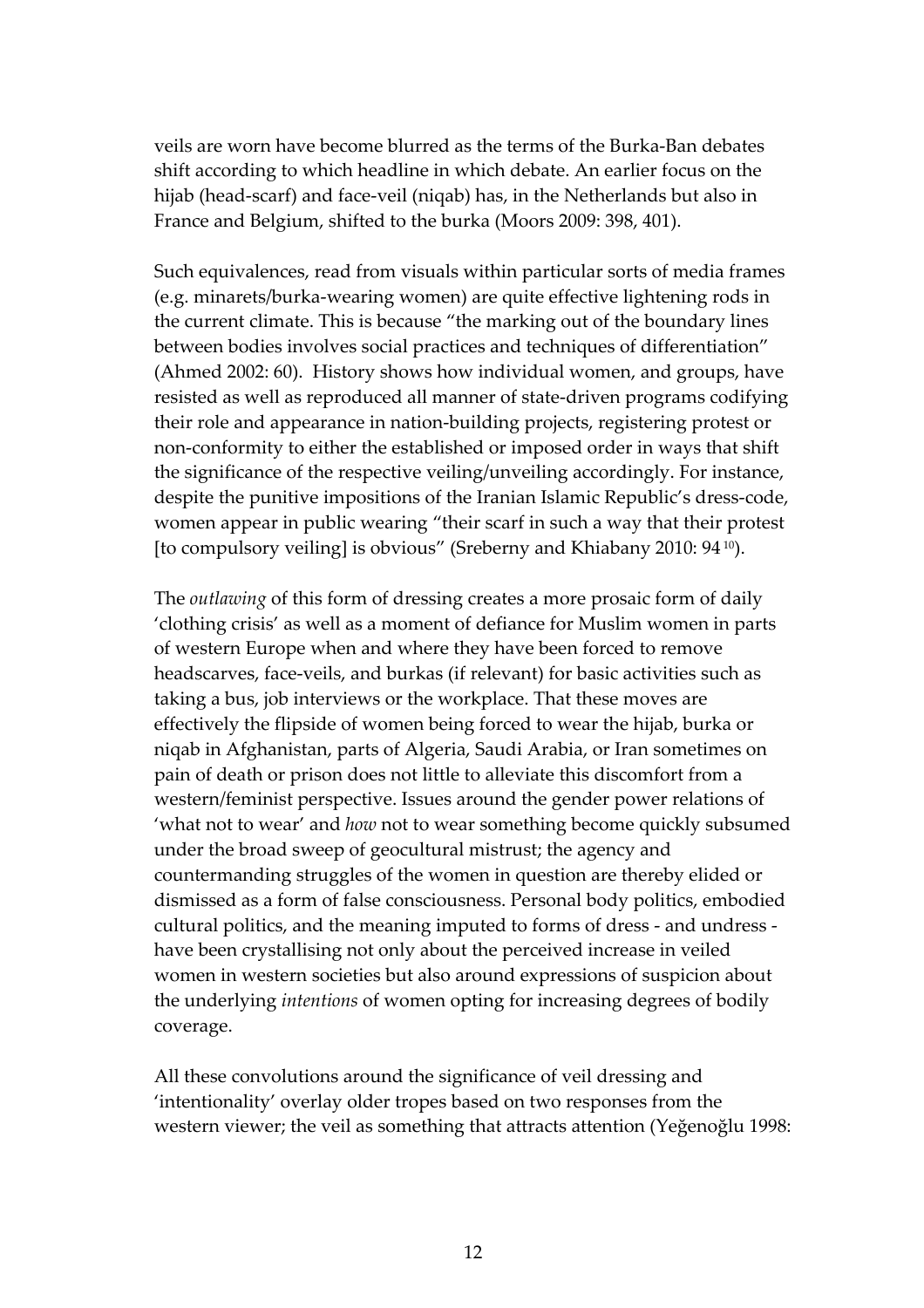44, Moors 2008: 404‐5) as well as masks as its wearer. In both respects the conclusion is that the veil is an immovable "curtain that conceals and reveals; it conceals the Orient's truth and at the same time reveals its mode of existence [in a ] … disguised and deceptive manner" (Yeğenoğlu 1998: 48). For women growing up in western societies, taking up the full veil, if not adopting the headscarf is currently occurring in a multiplex and conflicted "mode of existence". These women appeal to western (their home too) notions of transparency, and selfhood yet find themselves cast in the role of the pre‐modern Other even as they look to assert their contemporary Self. The agency and choice exercised by these women are positioned differently than the agency and choice exercised by those undergoing televised or private makeovers; one is cultural ‐ tradition. The other is not.

It is not only political ideologues who are making political capital out of the "embodied challenge" presented by (variously) veiled Muslim women living in western Europe with feelings of "dislike and discomfort, but also feelings of resentment and anger" (Moors 2009: 407). Academic and public debates about the rights and wrongs of veil dressing, the constitutional and moral implications of legislation forbidding the wearing of certain forms of dress, cover a range of in‐between positions in these countries, as elsewhere (see Moors 2009: 395, Lenard 2010: 312‐313). Comparably, feminists have been debating what it means to the women's movement and feminist ideals in general as younger women appear to repudiate the feminist project, for some evidenced by popular makeover shows where women voluntarily subject themselves to "various forms of denigration … done with a degree of self‐ conscious irony" (McRobbie 2004a: 100). In this context, thoroughly modern womanhood is premised on institutions and practices of "visibility and transparency … which refuses to tolerate areas of darkness" (Yeğenoğlu, referring to Foucault, 1998: 40).

The paradox, for many second‐wave feminist sensibilities is that in both cases a key moment in women's liberation, in Anglo‐American settings at least, where women deliberately un‐dressed to mark their repudiation of patriarchy and prudery, has become caricatured. Younger women adopting fuller or partial veiling along with the return of corsets, push-up bras, and impossibly high heels are for some critics not a sign of "women doing it for themselves" but a retrograde step.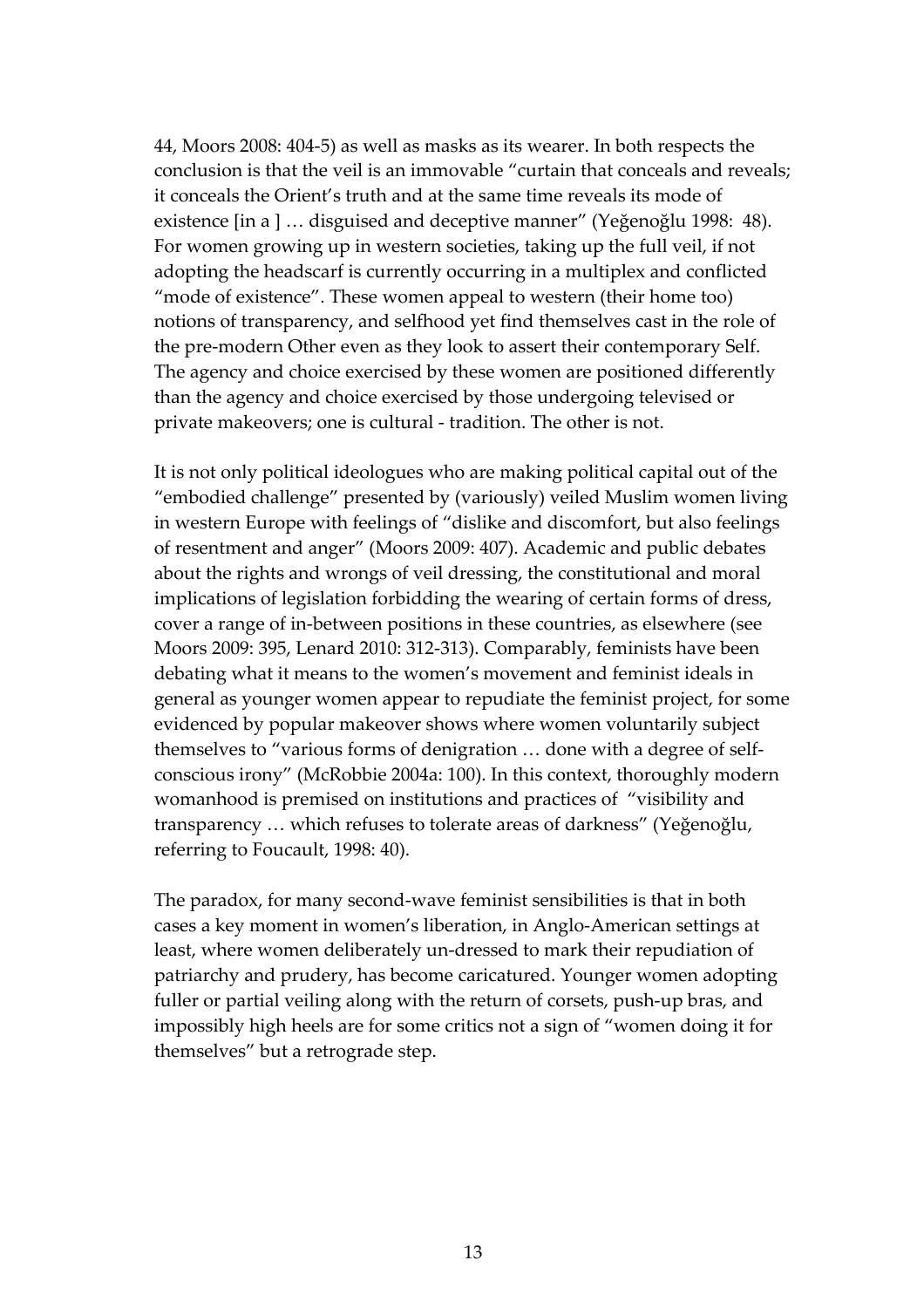# **4: Undressing in Public:** *What Not to Wear* **and** *How to Look Good Naked*

[Susannah] The right bra is absolutely essential for a big‐busted woman like Diana. Wearing a strong, underwired bra really hoicks up your boobs and lengthens your tummy, which is brilliant if you are short-waisted like her.  $11$ 

Exhortations about what (younger) women should or should not wear (read; reveal) in public let alone religious settings is nothing new; the quote above exemplifies contemporary body (under)fashion in Anglo‐Euro‐American popular culture; from Oprah Winfrey to primetime television in the UK and the Netherlands, women's magazines and fashion blogs. These norms and/as trends ‐ and their subversion ‐ permeate the history and cultural politics of fashion, as an industry and everyday practice as fashions are taken up by successive generations, frowned upon respectively by figures of authority and guardians of public taste. Dress‐codes are not only imposed (by force and persuasion) from outside but also closer to home; more powerful (male and female, cultural, and institutional) others and individuals themselves who impose rules and judgments about clothing and bodies. Many women do this with each other, and themselves all the time.

As cultural theorists note, everyday dress is not a one-dimensional practice. Neither is fashion just about *haute couture* (see Crane 2000, Barnard 2002, Byrdon and Niesson 1998). Both are forms of (visual) communication and social 'distinction' that cut across, accentuate, and deliberately play with race, gender, and class lines. Even under the aegis of global (anti‐)fashion trends whether these are manufactured or spontaneous, at a more prosaic level, everyday people make decisions about "the social status and role of the people we meet based on what they are wearing; we treat their clothes as 'social hieroglyphics' which conceal, even as they communicate the social position of the wearer" (Barnard 2002: 9). As these social positions and their respective spaces and skins (*pace* Ahmed op cit) shift according to recalibrations of sociocultural and political economic power veiling and unveiling/dressing and undressing cannot be read as simply an act of volition, function of coercive patriarchal power, or the 'false consciousness' of religiosity.

All parts of the body are at stake here; from head to toe, from ankles to knees, from the mini‐skirt, to hot‐pants, to exposed mid‐riffs, to accentuated or (accidentally) exposed or accentuated nipples (from Madonna to Janet Jackson to Lady Gaga). Stronger still, as being and looking fashionable moves from its original sartorial level ‐ clothing the outer body ‐ to cutting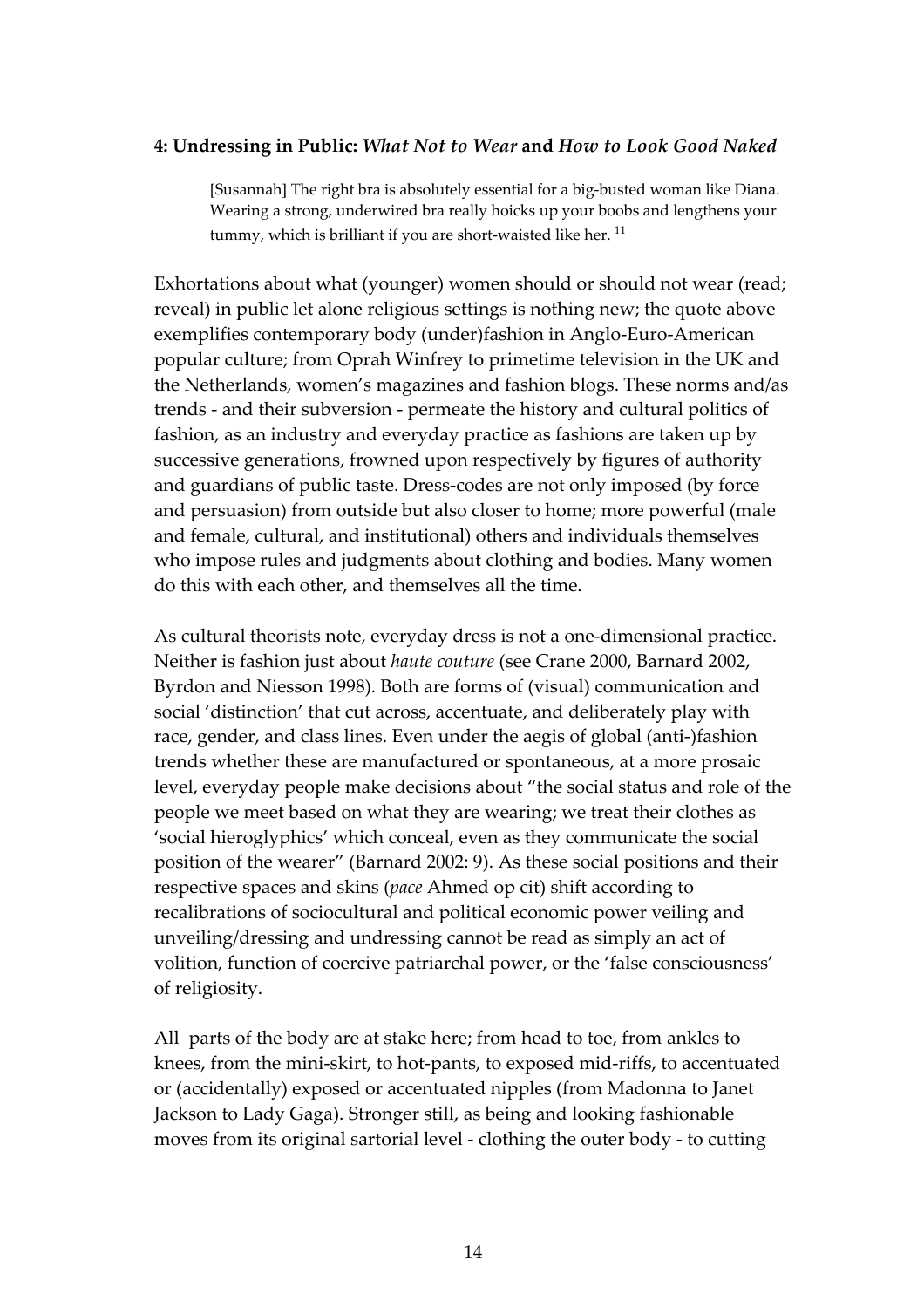into, filling out, or tucking in undesirable parts of the corporeal body through surgical interventions that now encompass the sexual organs, any exploration of the gender geopolitics of (veil) dressing has to negotiate quite divergent literatures, terms of reference, and normative positions. As Rosalind Gill notes in her debate with Linda Duits and Liesbeth van Zoonen (2007) about the feminist politics of agency and 'choice' exercised, or not by young women in recent years, all commentators are "enmeshed in these matrices of power" (Gill 2007: 77).

#### *What to wear – or not*

Angela McRobbie's critique of the forms of class antagonism that are so effectively and seductively perpetuated by shows such as *What Not to Wear* (BBC Television, 2001‐2006; 2006 ‐ 2007) is apt. She notes how the manner and language used by Trinny and Susannah marked a change in the language and comportment of participants in popular television; language that what would have once been considered "offensive, discriminatory, or prejudicial" (op cit: 100) now part of its formula for success. Hosted by self‐ appointed makeover gurus, Susannah Constantine and Trinny Woodall, participants in this show agree to be stood in front of 360˚ mirrors in their underwear, admonished on their poor choice of style for their body‐shape, out‐of‐date or unglamorous wardrobes, and then followed by cameras as they embark on shopping expeditions in order to exercise their newly acquired fashion‐sense. Viewers see participants watching videos of partners, family, and friends evaluating their dress‐sense before they enter the metamorphosis phase. Recidivism is put to right on the spot with Trinny and Susannah jumping out from behind clothes‐racks at the sniff of an inappropriate choice.

Compelling viewing, at least early on, precisely *because* of the direct language and no‐nonsense instructions of the hosts. Here I would beg to differ with McRobbie; Trinny and Susannah's irreverence after years of slightly pompous and staid advice injected a degree of self‐deprecating humour to an issue and media genre that leaves very few women unaffected<sup>12</sup>. In later series, and here I agree with McRobbie, the tongue-in-cheek "bossy hockey coach" tone got more insistent, less endearing; the line between 'straight‐ talking' and "discriminatory" (McRobbie op cit) harder to draw as the hosts started to take themselves and the aspirations of their 'willing victims' too seriously. An increasingly hyper-sexualised text took over; accentuated bustlines and a seemingly never‐ending quest for flat tummies (Susannah's in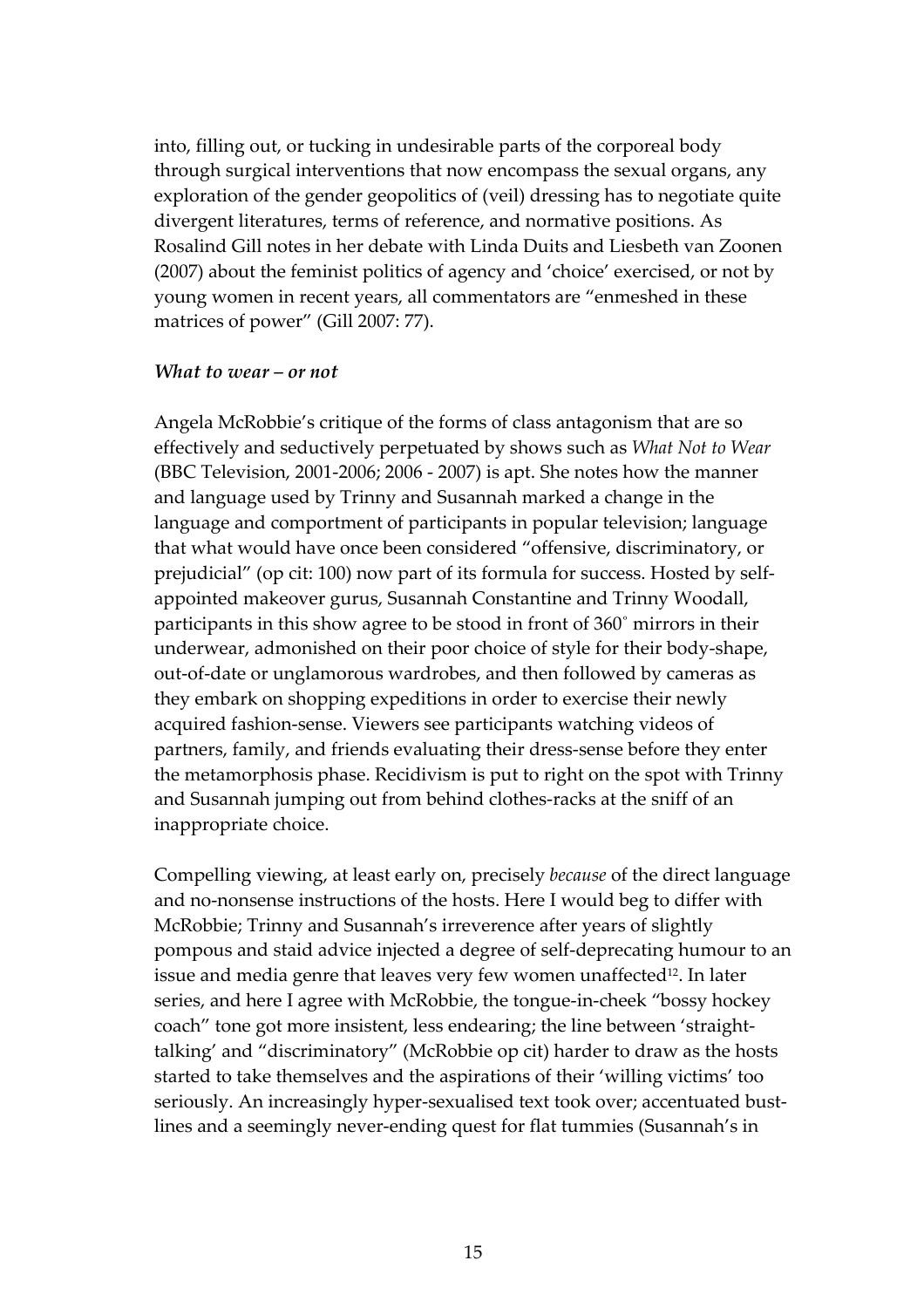particular) an incessant refrain. Ordinary bodies, ordinary fashions, and ordinary people needed to be remodelled; "glammed up" in the idiom of the times. For many feminist understandings this is a step backwards; the wolf of symbolic violence in the sheep's clothing of agency and choice as the purchasing power of young women, and girls becomes intrinsic to the viability of the 'High Street' in debt-driven consumer societies.

As *What Not to Wear* went global after Trinny and Susannah's appearance on the Oprah Winfrey Show, their fortunes changing as they moved from the BBC to ITV in 2006, resurfacing in 2011 on the European continent on Dutch television as street‐level 'fashion flying squad', another show emerged; *How to Look Good Naked*, hosted by British‐Chinese presenter, Gok Wan[13.](#page-32-12) From undressing in the mirror room this show is premised on getting women to un‐dress in public, and be proud of it. 'Darling', 'absolutely fabulous', 'how do you *feel*?!', 'what do you all think, doesn't she look absolutely *gorgeous*?!' have become hallmark terms of address in Gok's case, coupled with copious amounts of hugging and kissing. This affectionateness differentiates Gok from Trinny and Susannah. Irony is replaced by earnestness, cajoling and admonition gives way to persuasion and pragmatism where the script includes participants setting their own limits of nakedness.

That most participants are "full-bodied" and the level of class antagonism flagged in McRobbie's analysis is muted, if not entirely absent (Gok is every woman's best boyfriend) also makes for compelling and ambiguous viewing in equal measure. Nakedness and self‐confidence become synonymous; agency equated with disrobing, being photographed by professionals and then put on display. The climax is the public unveiling (quite literally) of their photos on a magnified screen in front of the TV/live audience. This moment of revelation, awe and tears packaged as empowerment and self‐ affirmation is a potent mix of women's liberation, consumerist hocus‐pocus, and visual re‐branding techniques. In its own PR, the objective is to free ordinary women from the "body‐fascist myths of perfection perpetrated by the fashion, beauty and advertising industries["14.](#page-32-13) In *Reality TV*‐speak, women need to *learn* to 'to look good' naked. Nakedness itself requires intervention.

Gok's ethnicity, trans‐gender appearance and mannerisms are a corrective to the imperiousness of Trinny and Susannah's white and upper‐class personae. What Not To Wear led to more than one spin‐off differentiating between British viewing publics. Targeting a working‐class demographic *Snog, Marry, or Avoid*? and *Hotter than my Daughter* are varieties on the *makeunder*; aiming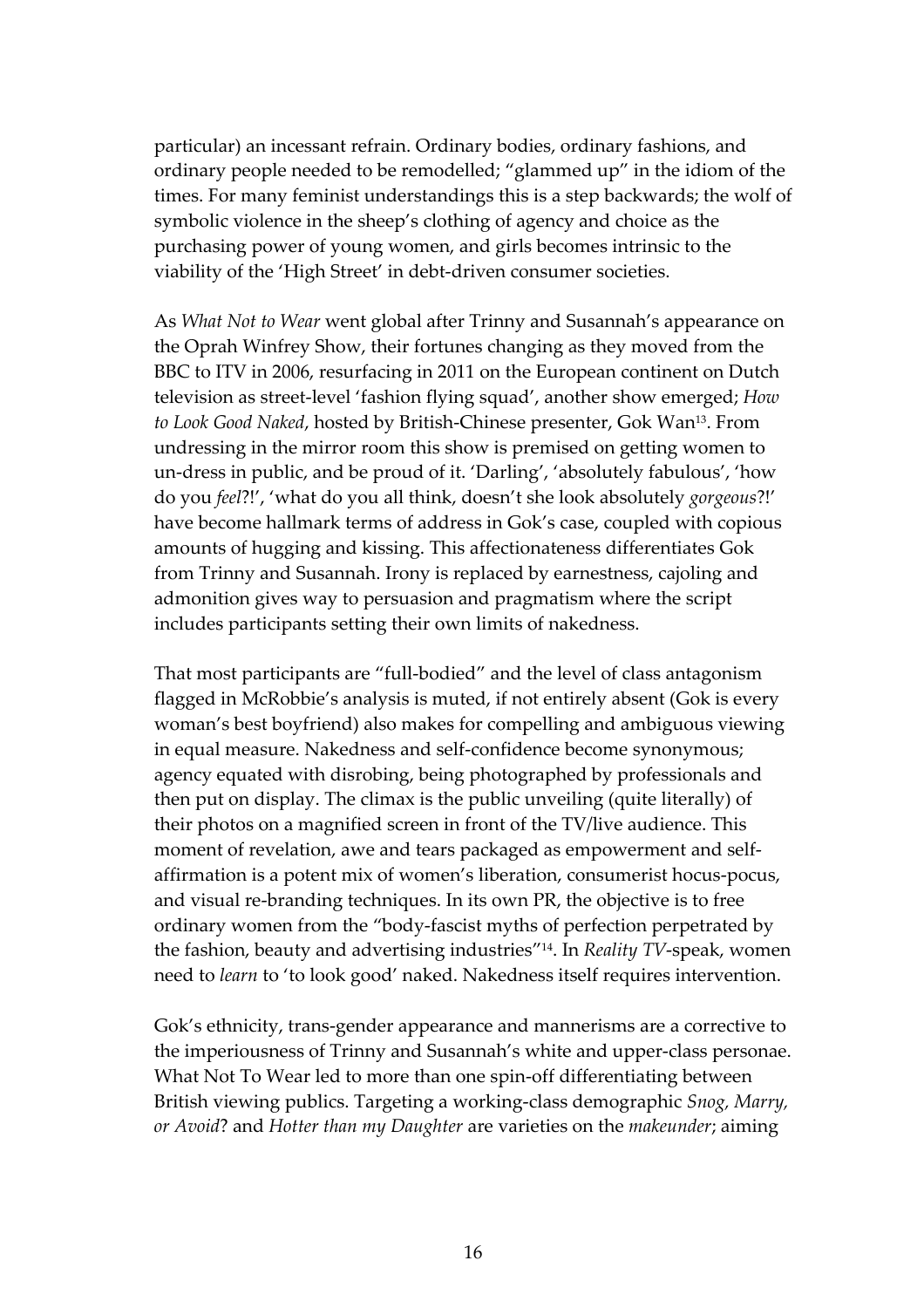to get participants to return to their 'natural beauty' in the first case and 'ageappropriate dressing' in the second. The heterosexual normativities and working-class cultures that are both lampooned and reproduced in these shows require their own analysis. The point here is that all beg the question of whether they are simply reruns of the "post‐feminist symbolic violence" (McRobbie 2004a: 99) of the *What Not To Wear* genre. However, as critical media scholars point out and noted by McRobbie, there is more than one response to media messages, more than one way to engage with, ignore or take on board the manifest content. Imputing one reading of the content with one intent, one sort of audience with one sort of effect is a model of communication in which the sender/message is active and the receiver passive; unable to draw their own conclusions.

The infinitudes of these debates cannot be rehearsed here suffice it to say that as such makeover shows go global, notions of audience/consumer response, cultural ramifications, and longer‐term 'media effects' become overlaid with transnational homogenising tropes, behavioural norms, and values (e.g. about what counts as 'looking good') that are also not negligible (see Abu‐ Lughod 2002). My point is that in the current trend of makeover and lifestyle enhancing infotainment, women's bodies are being dressed and undressed all the time.

# **5**: T**he Fashion Politics of (Modest) Dressing: "I Define My Own Identity["15](#page-32-14)**

As veiled women, symbolically and also quite literally, are folded into meta‐ narratives about belonging and community in societies claiming custodianship of the larger global good, intracultural contentions and intergenerational changes in how women veil dress, voluntarily or not, are relatively under‐researched by scholars of world politics. This is made more difficult in the current climate because of the appropriation of the use of "affective discourse" (Moors op cit) as well as classic propaganda techniques in Burka‐Ban debates. The upshot is that all forms of veil dressing are framed as identical to the burka, then folded into a wider xenophobic rhetoric<sup>16</sup>. This occludes, as is the case with popular culture content, the variety of meanings attributable to various sorts of head/face covering by those discomforted or offended by Muslim versions of this apparel. These discomforts vary from place to place in the EU; e.g. in the Netherlands a veiled face is considered a form of miscommunication if not deception; Muslim men not wishing to shake hands with women, public figures in particular, a cause for much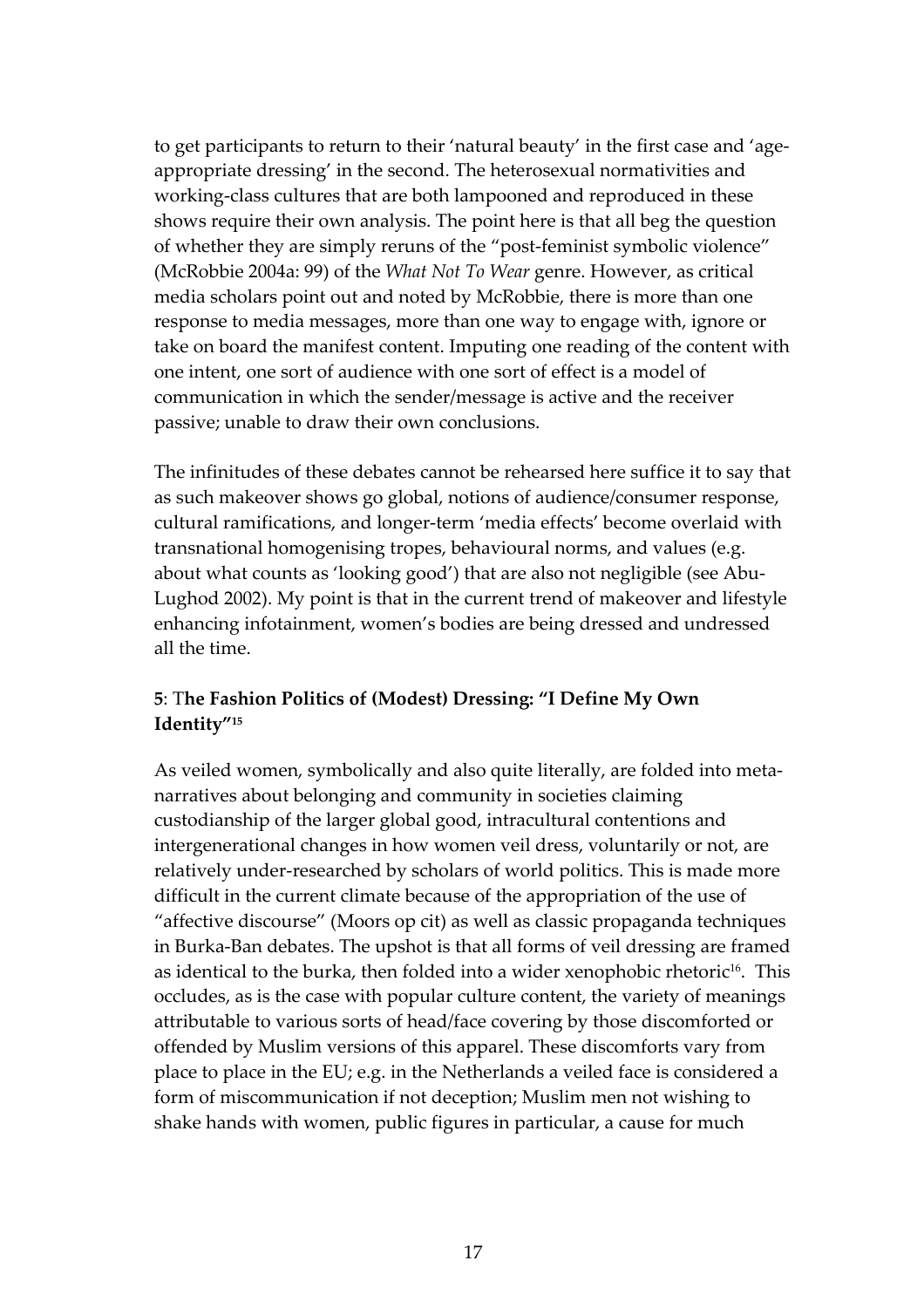mediatized moral indignation in the Netherlands, and Germany; the (pro-Republican) Australian Prime‐Minister not wearing a hat to greet the British Queen in October 2011 an affront to royal protocol.

In these heated debates, academic and popular, there is little room for the nuances offered by closer examination of the intricacies of veil dressing or comparative analysis between practices and settings. As anthropologists show, the veil as part of 'modest dressing' is a practice shared by all Abrahamic religions; by women and men (see Al‐Ali 2000, El Guidi 2003). In other contexts, second and third generation Muslim women are adopting a variety of "ensembles" (Tarlo 2010) that see skinny jeans, high‐heeled shoes, and head‐veil "mixed and matched" in any number of ways. These styles, and a burgeoning market in modest fashion lines, are also infused with local economies and the micropolitics of style, subcultures, patterns of ethnic diversity and `community. They also bear the burden of gender geopolitics around Muslim veil dressing.

Yet as (western‐based) Muslim women go shopping they too are engaging the commodities and representational power of these industries along with/alongside their own veil dressing. Incorporating the sartorial practices of (younger) women, some of whom may wear the burka or niqab, some may not requires attention to these practices in ways that do not reduce them to orientalist tropes, nor flattens out the way they negotiate or resist the mores and prescriptions of their mothers, aunts, grandmothers, and communities. For critical, particularly feminist discussions, as the public debates continue to harden, what often is overlooked is how the

sartorial strategies of any given individual are framed and shaped by 'local and global religious and political forces', such as those aligned to conservative politicoreligious interpretations of Islamic sartorial norms, and the *normative pressures in the West on covered women to uncover*. …. *the collusion between these opposing camps flattens out the real diversity of meanings Muslim women invest in their outfits*. (Mondal 2010, citing Tarlo 2010).

Like all young women, what (not) to wear is part of one's upbringing and culture; moves away from these codes can be a moment of liberation as well as conformity. Living and shopping in the west in liberally construed public spaces is superimposed on private ones; "you're not going out dressed like *that*!" in that respect straddles cultures and dress‐codes. That Muslim women and their veil dressing vis‐à‐vis Muslim women who do not adopt the veil in any form differ markedly in the stand they take on the Burka‐Ban moves in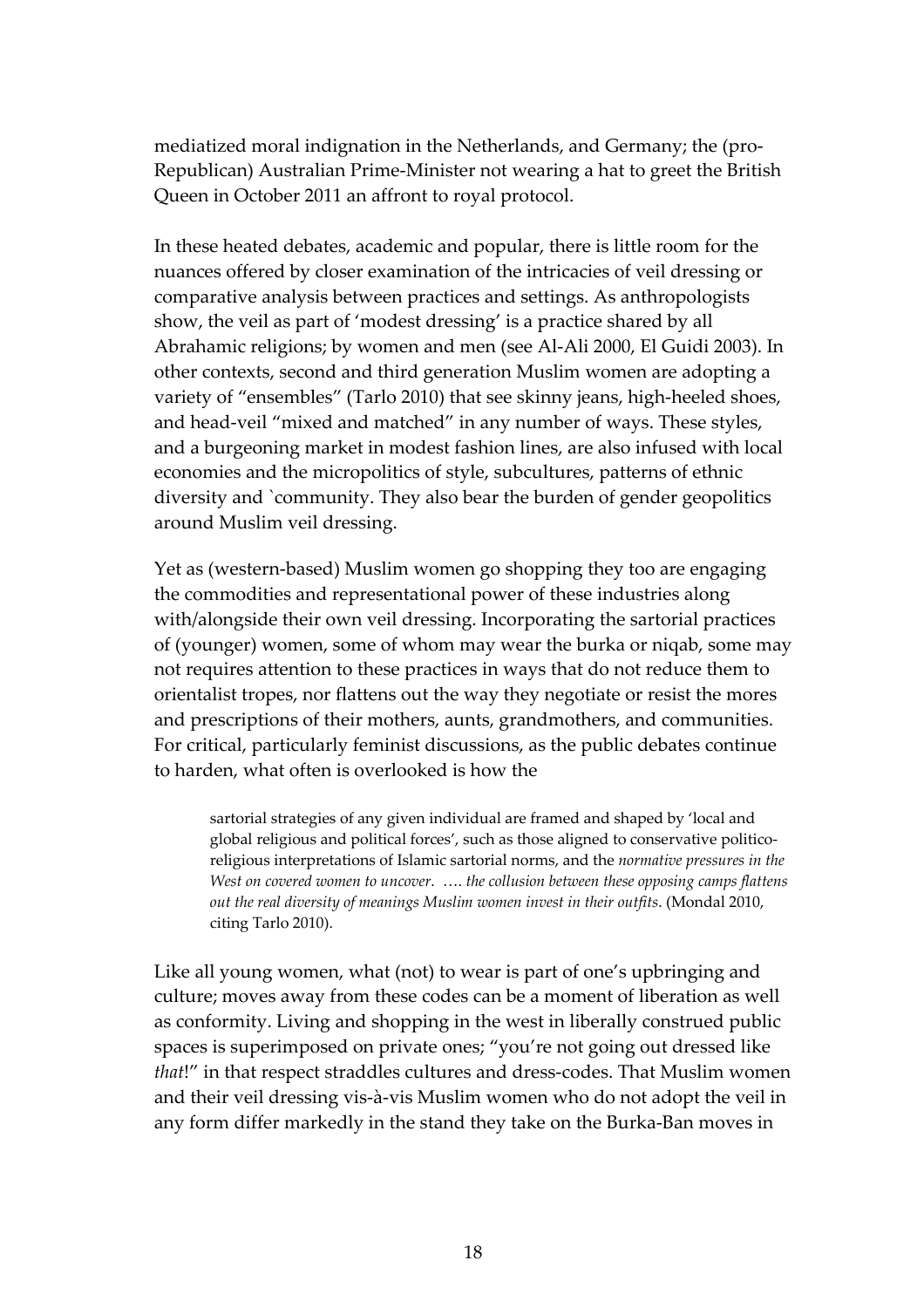Europe is crucial to breaking open the debate amongst feminists at large. Second, women differ between themselves, also dress according to intricate and peer‐based fashion codes *within* veil dressing but also as a sort of cultural cross-dressing that need examination on their own terms. Some of this research talks to women themselves face to face but in the digital age, we can also see many articulations of these issues amongst women from veil dressing cultures, and belief systems. That these women also differ vehemently with one another about Burka Ban moves in their parents' adopted homes ‐ countries of which they are fully‐fledged citizens is often overlooked as all Muslim women and their dressing practices are reduced to undifferentiated stereotyping, from critical liberals and right‐wing quarters.

There is individual choice in veil dressing, what to show and what to cover, and how much to expose of the eye and eyebrow and the area above and below the eye. These aspects of veiling definitely call for an expert proxemic analysis .. [of] … the cultural significance of veil dressing and the extent to which it is fully integrated into *changing cultural notions of gender*, *femininity, lifestyle, social status, and more*." (El Guindi 2006: 76, emphasis added).

In ostensibly more permissive societies such as the Netherlands, online blogs and websites abound with activity and agency within and for this mode of dressing that is understood as personal, cultural, and political<sup>17</sup>.

All together, these practices within the realm of *veil* fashion‐sense, fashion understood here as not just a noun for 'high fashion' but also a verb for ways of doing things (see Barnard 2002: 9 passim), are occurring within and *despite* the growing trend to outlaw veil dressing in western Europe. These disconnects between the political rhetoric and everyday practices highlight how fashion, religion, and politics (writ large) are intertwined in an asynchronous way with micro‐level contestations over the correct terms of (ad)dress in newly multicultural societies; those of the EU in particular. Here, we see a reversal of the anti-colonization struggles of (un)veiling women as women's bodies become once again re‐inscriptions of larger narratives and their contestation.

Meanwhile, designers for and of Muslim women's clothing lines (such as sportswear and the highly publicised development of the *burkini*, a burka‐ inspired version of the bikini, in Australia<sup>18</sup>) have created commercial outlets for veils and veiling techniques practised by Muslim women everywhere; these techniques (clothing the shape of the skin to borrow from Ahmed) in themselves contestations as younger women "do" things with traditional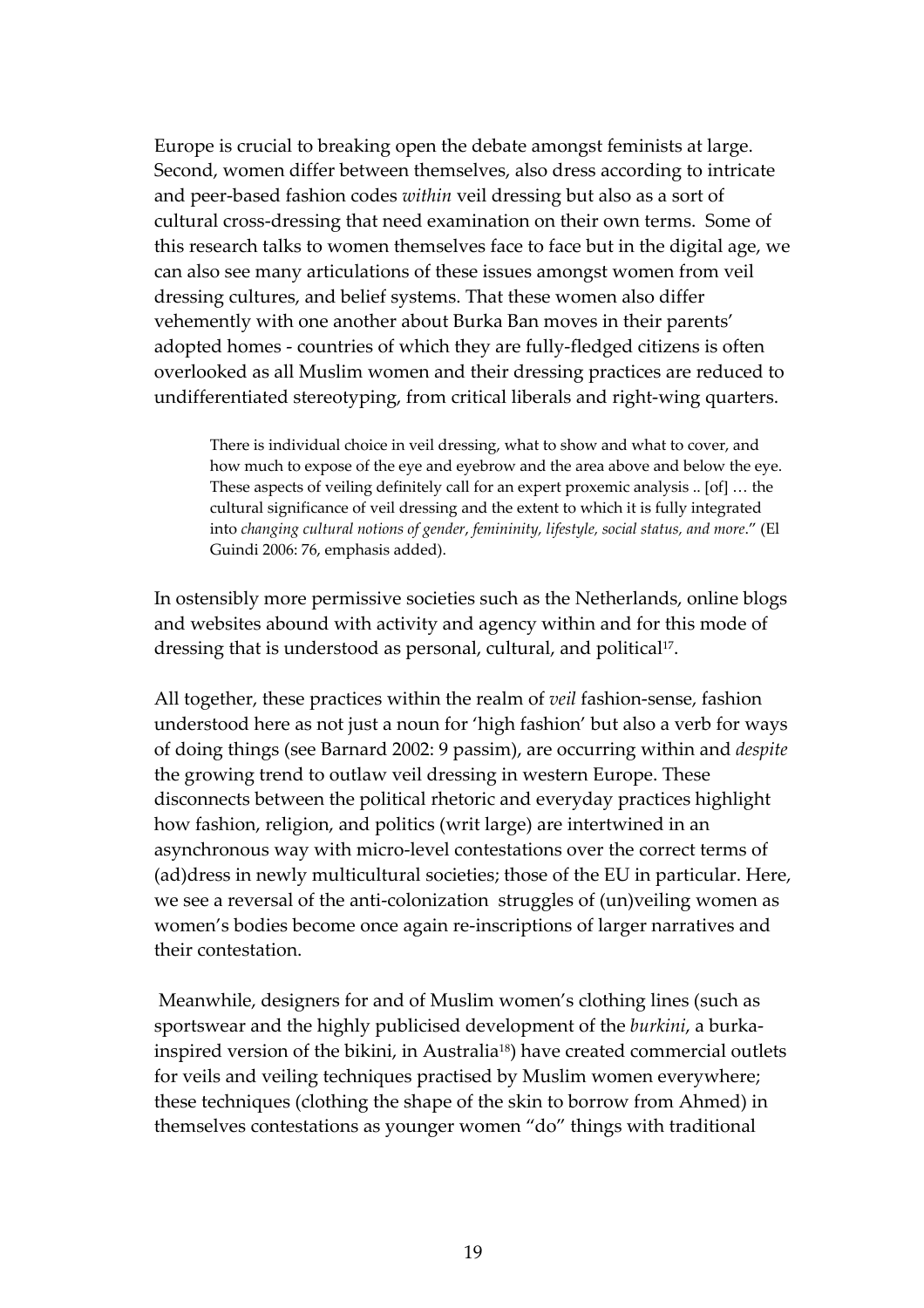forms of veil dressing that their mothers, or grandmothers might not. In other words, veil dressing is not outside fashion, as an industry or as a way of clothing, performing identity in public and/or private.

Alongside these variations, it bears noting that within western high fashion the incorporation of 'exotic' clothing styles (from the kaftan to the turban) is hardly new. As global fashion houses such as Dior, designers such as Vivienne Westwood (2009), Tom Ford, and others create designer‐veils in some of their recent collections, the stakes in political terms appear to be defused<sup>19</sup>. The difference is, however, that designers can pick and choose; they have significant economic and cultural power to influence without the need to legislate. Politicians on the other hand with anti‐Muslim/anti‐ immigrant agendas along with their conservative counterparts in Iran, or Afghanistan who decree that women should cover up ‐ head, face, body ‐ see physical coercion as their primary weapon.

As in everyday life veil dressing practices bring with them their own prescriptions, norms, and changing notions of what looks good ‐ how (not) to wear a veil. Any group, or community, subjected to external prohibitions will find ways of side‐stepping, subverting the impositions of top‐down power (Certeau 1997). As noted above, in the Iran case, women in one of the most exigent regimes for how to dress find ways to look good in public.

# **6: What is at Stake? Feminist Conundrums**

"While all clothing is adornment, not all adornments are fashionable. … And it could be said that while all fashion is adornment, not all fashion is clothing." (Barnard 2002: 10)

[We] need to defamiliarize our gaze. … go back and forth between micro‐ and macro-levels of analysis, between empirical practices and theoretical readings." (Göle 2002: 179).

Breaking out of a reductionist view of fashion as *haute couture*, trends and markets on the one hand and, on the other, all veil dressing as patriarchal oppression pure and simple requires not only a different analytical lens but also a leap of faith in debates that are based on polarizations rather than juxtapositions; traditional versus modern, oppressed versus liberated, young versus old, suitably versus unsuitably dressed. If any garment is indeed "both revealing and concealing at the same time" (Barnard 2002: 189), a tension that all fashion designers exploit in some way or another, all forms of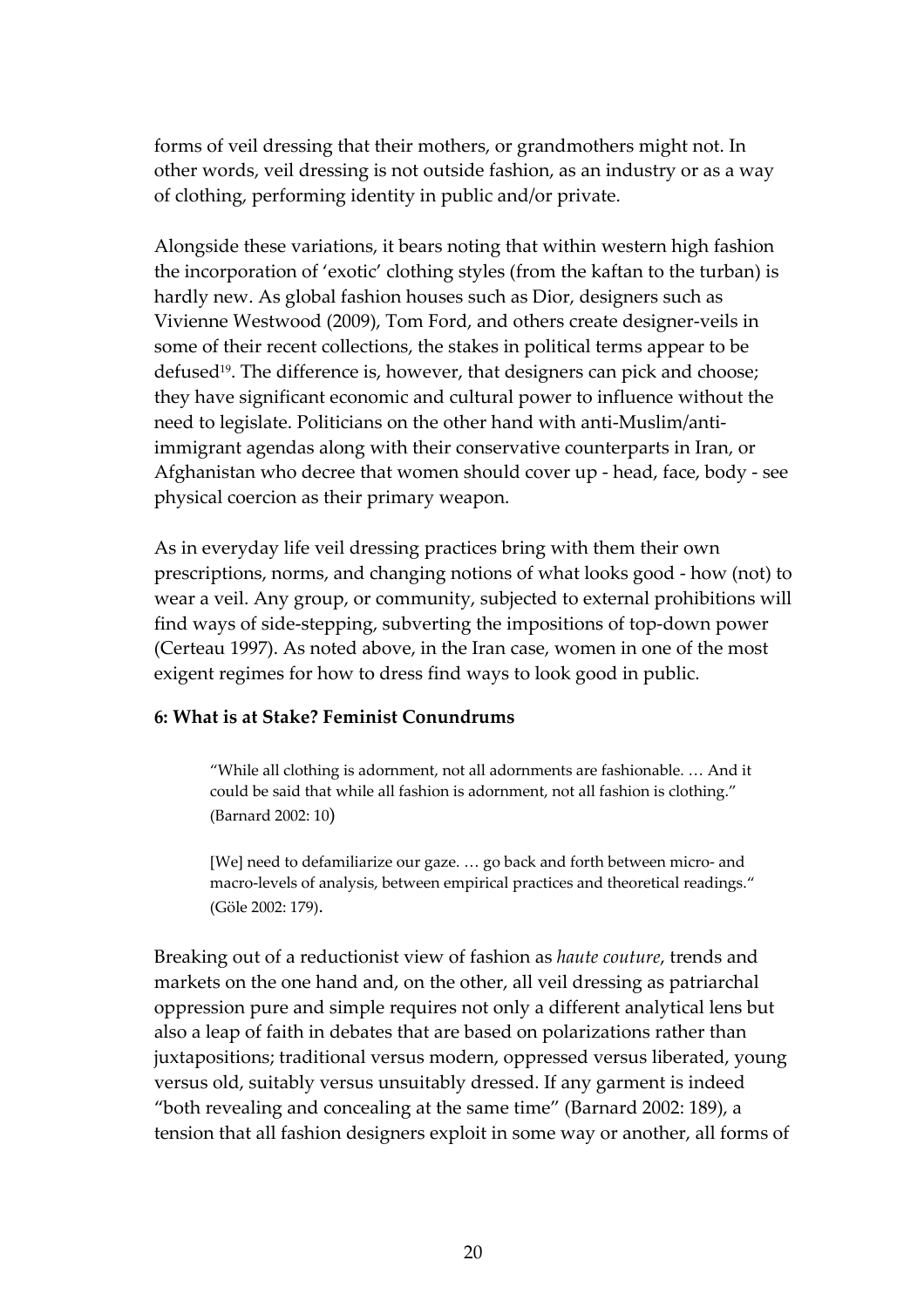erotica make explicit in various ways, many churches, schools and families seek to contain to various degrees, then being 'for or against' veil dressing, or indeed the Burka‐Ban needs to be repositioned within feminist debates from an interdisciplinary and intergenerational perspective.

First, if we take fashion, ways of dressing and practices of embodied adornment, as a rich vein of inquiry for scholars to engage crucial issues of our time and do so with the understanding that this is because such issues are infused with social, cultural, and aesthetic dimensions that reach, and get under the skin quite literally, then it is not so large a step to reflect on how these cross‐currents around veil dressing present a particular set of scholarly and political challenges to critical feminist research of world politics. For instance, the different contexts in which women assert their rights to wear the veil, or indeed resist the enforcement of the same highlight the variety of ways that subaltern ‐ gendered and racialised ‐ subjects resist western, *Orientalist* and *masculinist* discourses; ways of living in the world that occur in more than a single register, emerge from multiple standpoints and emotional investments, as well as throw up any number of conflicting understandings of what constitutes (women's) oppression and its resistance.

Postcolonial/Third World feminists have argued these distinctions trenchantly in riposte to the reductionist, universalising tendencies of western, liberal feminist frameworks that work within understandings of liberal individualism, agency as personal choice, capitalism and market forces as the *sine qua non* of democracy and empowerment. When it comes to the gender geopolitics of veil dressing in a post‐9/11 world, however, these divisions do not stop there. They also trace longstanding fissures amongst western feminist politics; liberal, Marxist, radical, postcolonial, These intersect directly with how critical researchers also have to grapple with the intellectually "chilling" effects of not only the *geopoliticisation* of all veil dressing but also how these effects intersect debates in feminist circles over the *apparent* de‐politicisation of younger generations of women in western societies.

Several conundrums ensue; first where does this leave more nuanced critiques of the practice and politics of veil dressing, those that look to go beyond the well‐rehearsed moral condemnations of the double‐standards evident in these local and international stances towards women wearing the veil? For instance, can more macro‐levels of analysis, say on how this issue highlights the longstanding tensions between theory and practice in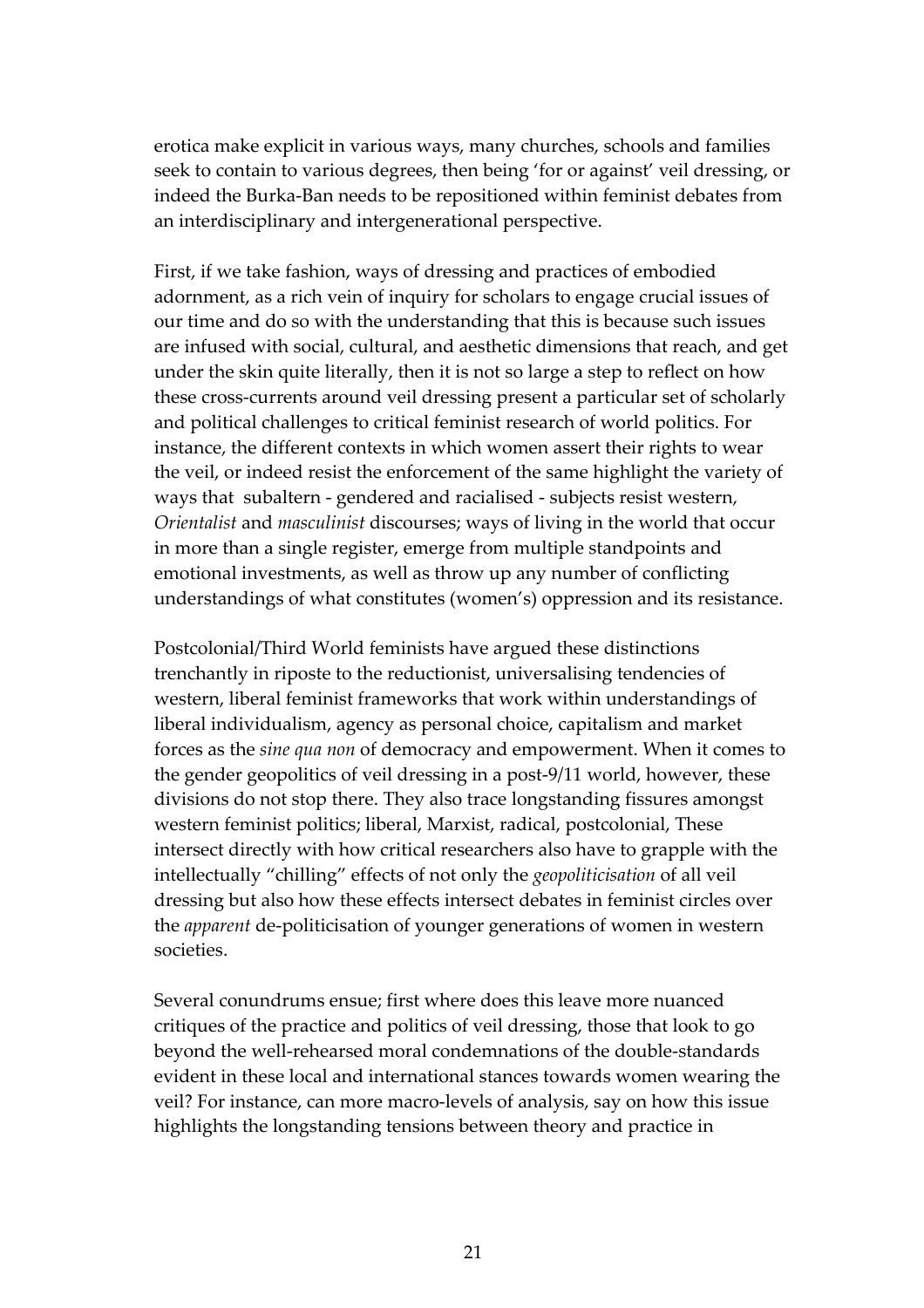nominally secular societies, converse with those taking an intersubjective, embodied micro-view of veil dressing on its own terms? Does paying attention to the variations within and between different types of veil fashions depoliticise more macro‐level analyses? I would argue that more close‐up modes of inquiry actually provide a sharper critical focus; by observing veil dressing practices and listening to women's experiences and understandings of what is at stake, if not sartorially then in terms of the fine line some tread between veil dressing as personal identity‐politics, a faith‐based consumerism or a political act of resistance to (western) forms of symbolic violence that seek to undress veiled women.

Second; as the tone hardens, critical commentators ‐ feminists in particular ‐ are 'damned if they do, damned if they don't' when engaging these issues. This "trap, which is luring in front of all of us, who are reacting to and writing against ethnocentric and stereotypical depictions of Muslim women" (Al‐Ali op 2000: 544) leads to a certain degree of self‐censorship for non‐ Muslim feminists exploring this theme; of which I am one. It creates a particular psycho‐emotional threshold to cross when considering whether Muslim women being told what to wear might have something in common with the ways in which women's bodies and dress-codes are constantly "made and re‐made within texts of enjoyment and rituals of relaxation and abandonment" (McRobbie 2004a: 262) in everyday life; through makeover shows on popular television and the fashion industry in particular.

Even within traditionally understood nuances to head‐scarves, face‐veils and the full veil, evidence of the "often fluid and changing meaning of "the veil" depending on the context" (Al‐Ali 2000: 543) becomes quickly positioned as disingenuousness, if not evidence of "the danger of glorifying existing cultural symbols and codes" (ibid) where they are oppressive and prescriptive. Yet here too, as feminists in the 1960's showed (Burn the Bra) clothes do not just dress the body. They can enclose it and expose it as attractive or unattractive, depending on who is looking and judging; what whale-bone corsets and mid-riffs do to a waistline is but one case in point. Countermanding views, those pointing out for instance cases where women consciously cover themselves, or dress modestly for personal, community, and religious reasons, if not in response to just these sorts of restrictions ‐ in British and Dutch cities nowadays as in colonial Algeria for instance (Yeğenoğlu 1998), are quickly positioned as apologists for women's oppression. Post‐9/11 this means Islamic oppression, not that of any other religion.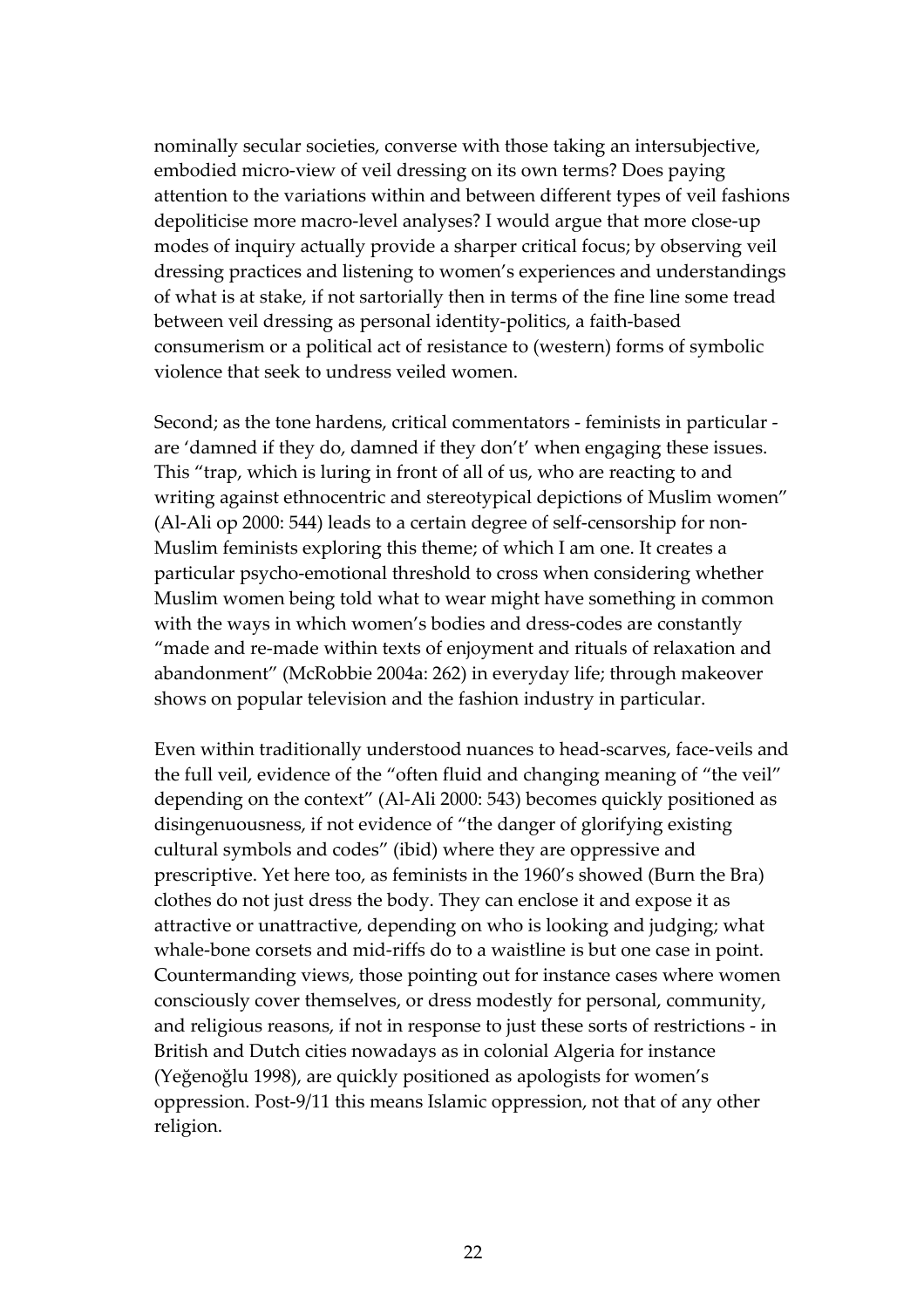Whether identifying with or distancing oneself from consumer practices, the power of the latest trends to affect what you wear (see Gill 2007) at any age, the Burka‐Ban controversies present feminists with another entanglement; women choosing to wear the hijab, niqab or burka as well as opting not to. Asking 'why?' they might do the first and applauding them when they do the second is a politically and personally charged balancing act. Placed outside time, place, and thereby fashion (namely design, trends, adornment, bodily aesthetic, '*souci de soi*' in Foucauldian terms), Muslim traditions *and* innovations in veil dressing as a visible presence in EU member‐states have come to represent for their critics an obstinately visceral marker of difference; one that is, as Sara Ahmed argues, "established in the very marking out of boundaries between bodies, by the very ways in which bodies inhabit the world differently, or are touched by some others differently than other others." (2002: 61). Countering this would mean regarding women as agents and actors in these contestations. It means 'defamiliarizing' critical poles by seeing where and how veiled and un-veiled women are more than victims of structural violence, empty vessels for modernist tropes of liberation. It may well mean overcoming more visceral feelings of dislike, or distaste; fear or disapproval of that 'other' woman 'hiding' behind a veil/under a headscarf as if this was a personal affront to 'us'[20.](#page-32-19)

Thinking through these tensions by juxtaposing critiques of makeover shows, premised on the collusion between audience, 'contestants', and fashion advisers who all have their tongues firmly in their cheeks on the one hand and, on the other, far more portentous and heart-felt interlocutions about the meaning and appropriateness of public dress‐codes in western capitalist societies highlights more than one "double entanglement" for contemporary feminist praxis (McRobbie 2004: 255). I would argue that these entanglements are where further theory and research can begin; not a reason to desist or have them dissolve into the comfort of universalising rights‐ based or relativist freedom‐to‐choose discourses.

#### **Summing up: Cover‐Ups, Makeovers, Make‐unders**

Whereas veils are material/s, the metaphorical cloak to which Salomé refers in her quasi‐soliloquy as she kisses the lips of the Prophet's severed head is her retort to his refusal to meet her eye; Wilde's allegorical device as well.

[Salomé] Ah! wherefore didst thou not look at me, Iokanaan? *With the cloak of thine hands, and with the cloak of thy blasphemies thou didst hide thy face*. … Well, thou hast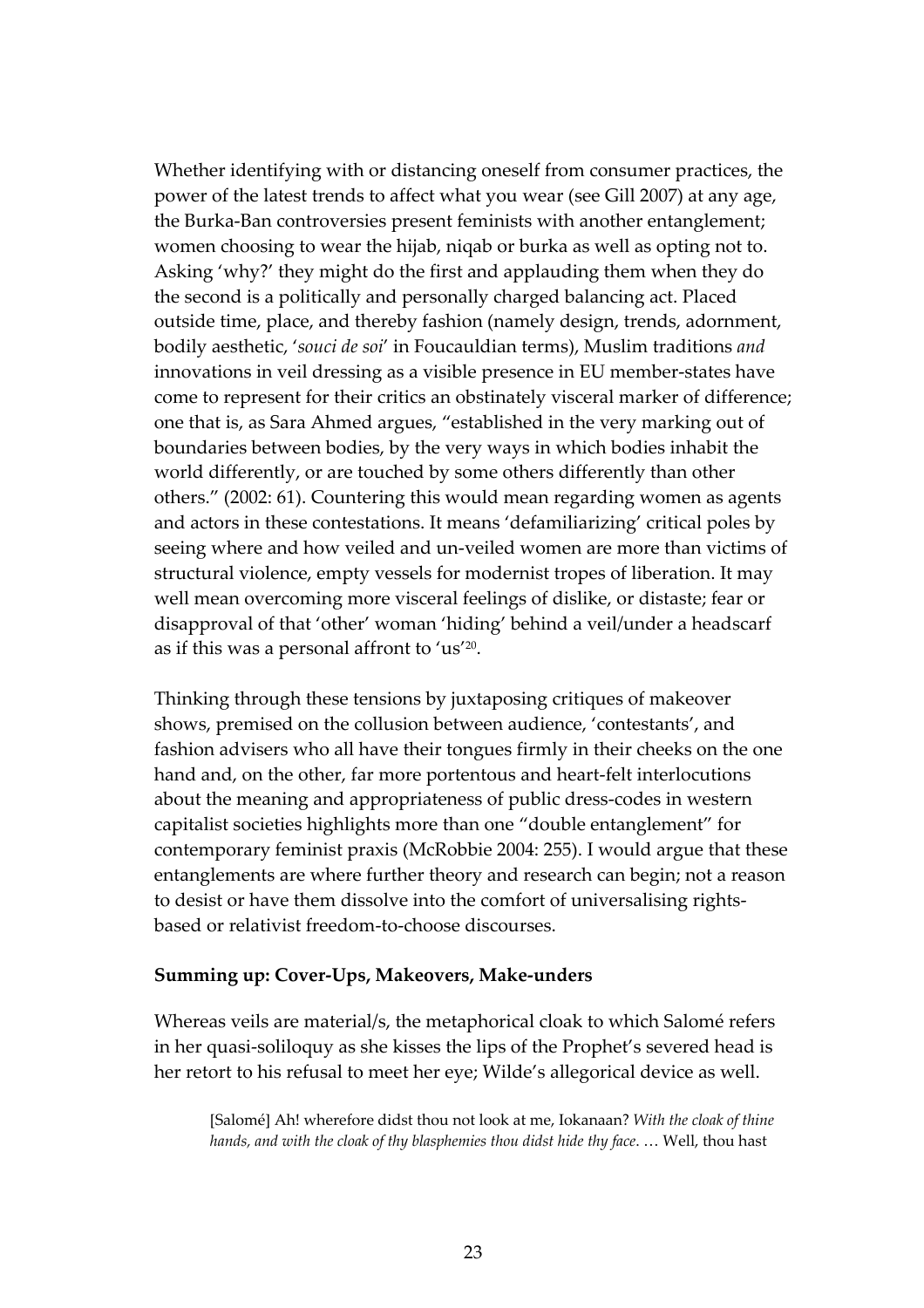seen thy God, Iokanaan, but me, me, thou didst never see. If thou hadst seen me thou hadst loved me. … (*Salomé*, Oscar Wilde: 21/22; emphasis added)

As the contentiousness of Burka‐Bans and Makeover shows remind us, clothes are multiplex not simple containers; they cover the body and are thereby implicitly allayed to nakedness. As sociocultural and political signifiers both these bodily states have material consequences, particularly when enshrined in penal codes, acts of sexual revolution or political polarization. In that sense, and coming full circle to draw this discussion to a close, readers may well find themselves, as I do, in a strange place; the sexual politics of (un)reality TV meets 'Ban the Burka' debates, *modest fashion* outlets straddle the faith‐divide whilst feminists line up on either side of the structure‐agency debate over high‐heels, Brazilian waxes, Botox treatments, vaginal surgery, and G‐Strings as a form of women's liberation or subjugation. These gender power struggles in 'Real Life' and 'On‐Screen' challenge the way feminists engage with veil dressing as something removed from fashion and beauty. It is not only Burka‐Ban advocates and their counterparts in veil‐prescriptive parts of the world that rely on coercive forms of power to get what they want. So do those who have the power to prescribe what looks good, or not in more prosaic settings (McRobbie 2004: 108)

So, to draw some conclusions, in a discussion that is far from over, I would like to underscore three empirico‐interpretative points emerging from this inter-disciplinary, and inter-textual 'reading' of the gender geopolitics of what (not) to wear.

First, in politics and everyday life, looks have always mattered; here women are in the limelight (from Margaret Thatcher to Ayaan Hirsi Ali, to Michelle Obama), on the catwalk, screen, and stage (from Blondie to Lady Gaga). As bodies are refashioned through clothing, the surgeon's knife, or Photoshop tools by choice or decree, how they are worn, lived, and then perceived by others with power to decide how women and/as bodies may or may not move in public/private spaces need to be conceptualised as inscriptions of intercultural and intracultural tensions along gender power axes of class, race; and nowadays religion. For feminist thought relations of entitlement, aspiration, and exclusion proceed outwards from there. As visibly Muslim (viz. veiled) embodiments become folded into the "post traumatic stress syndrome" of post-9/11 western societies (see Derrida 2003), the clarity of macro‐level explanatory paradigms need to be troubled with the nuances of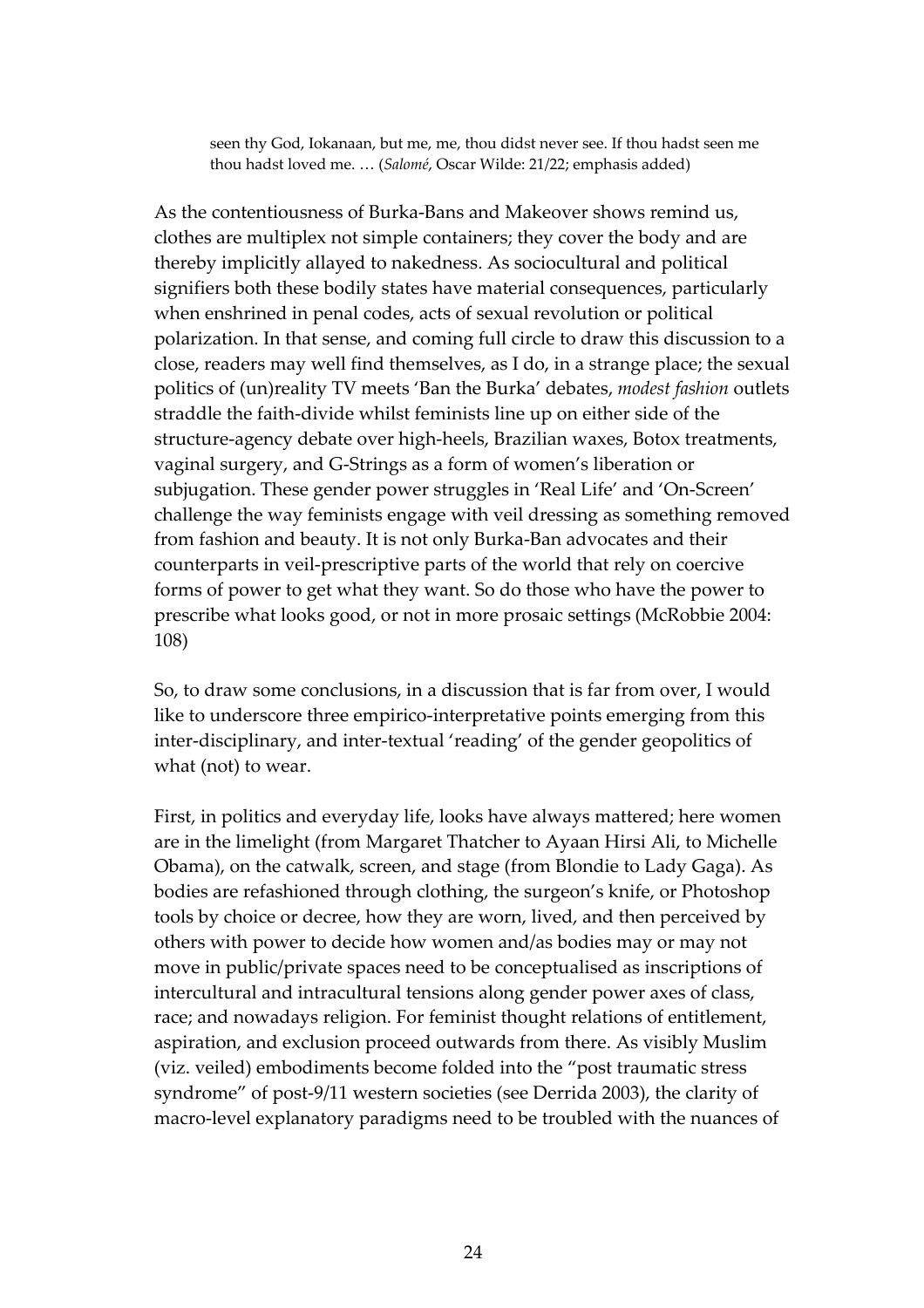the micropolitics of everyday dressing and (re)fashioning as power and resistance in varying measures. Moreover both can be examined as serious pursuits with high economic and political stakes as well as instances of designers, and wearers having fun, experimenting, or bucking convention.

Second, as researchers are showing women do everyday, Muslim veil dressing and fashion, understood in the fuller sense of the term (see Barnard 2002, Crane 2000, Brydon and Niesson 2008), are not mutually exclusive. Third, any imposition of dress‐codes in public places (by whichever authority) raises serious issues around the inner and outer limits of feminist solidarity as a given; as if dissension and disagreements about what (not) to wear is a sin rather than a virtue, beyond time and place. Even without the long arm of the law, as proposed in Europe, fashion and dress-codes (what your mother insists you wear before you can assert your own ideas for instance) can be as oppressive as they can be a form of escape; practices of sub-cultural, individual and group identity-formation. It is the intimate and wider contexts with all their gender power complexities that create their push and pull according to the context.

An undertow to all these sartorial and figurative reflections is another meta‐ narrative emerging around the veil; that of the 'good' veil (the *hijab*) and that of the 'bad' veil (the *burka*); a dichotomy that blithely superimposes itself over discourses about 'good' and 'bad' Islam. Other forms of religious dress pertaining to other communities and groups are on the whole excluded from mainstream coverage of Burka‐Ban debates. Catholic nuns, Franciscan monks, Hare Krishna devotees, religious Jewish women who wear wigs, or Amish women are not considered part of this larger problematic for their head‐coverings are deemed politically neutral. To posit that *Muslim* veil dressing ‐ in all its varieties, monochromatic and multi‐coloured textures ‐ incorporates notions of fashion, or that 'modest dressing' across Christian, Jewish, and Muslim faith‐communities have their own considerations of what counts as fashionably suitable is too easily overlooked in the essentializing heat of public and scholarly debates that ignore cultural and historical nuances of women choosing to wear the veil, or not wear the veil as an act of *defiance* (see Yeğenoğlu 1998, Göle 2002). Whose gaze has the power to impose a larger order on these recalcitrant women is as much a political as it is a historical question.

The "social hieroglyphics" of all dress, fashion‐based or not, aside the multilayered dimensions to the "veil" and its meaning in both analytical and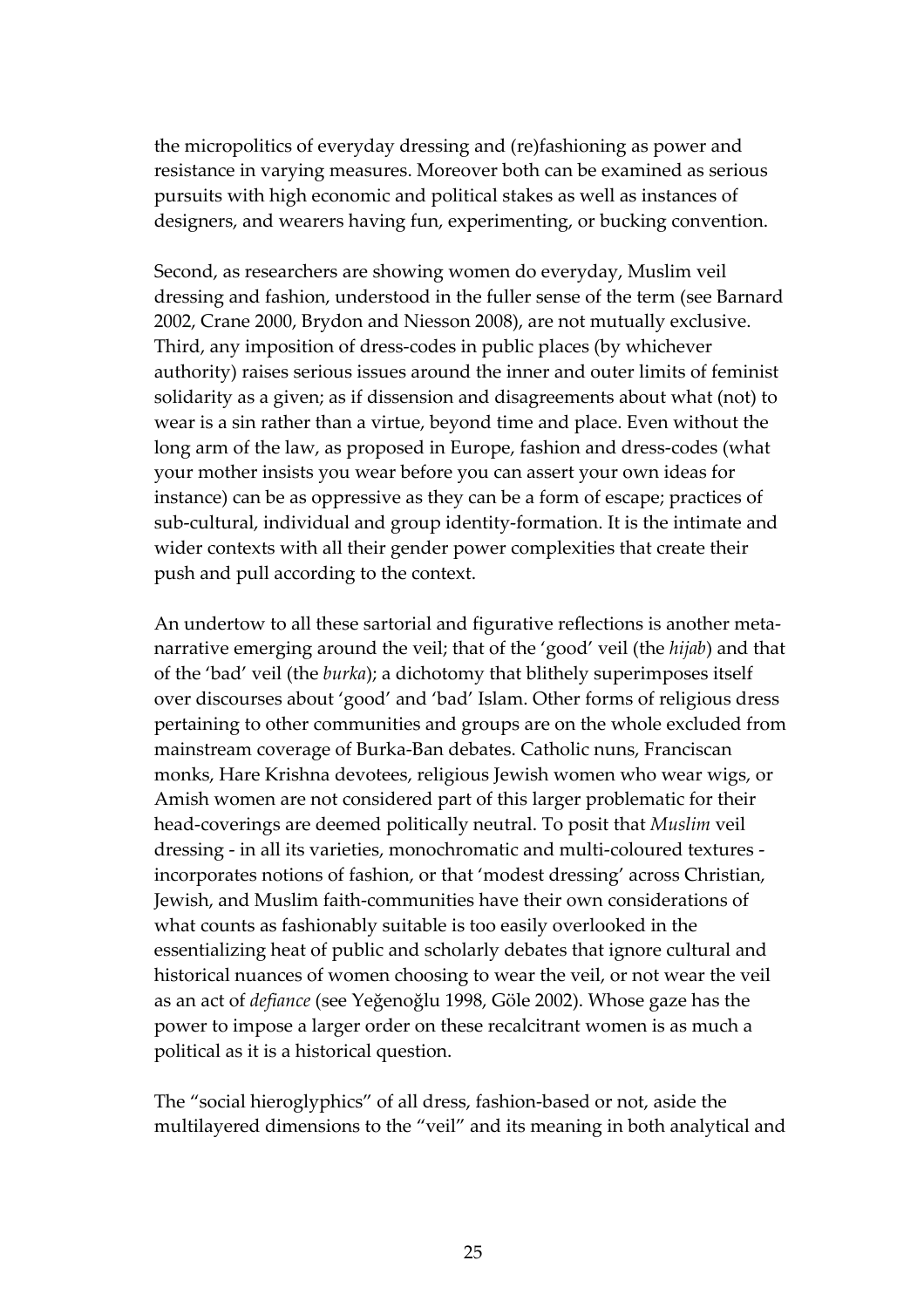social terms are sadly far removed from the clarity of purpose in European Burka‐Ban legislation. The outcome is that now there are laws stigmatizing women in place that are not only close to unenforceable but also legitimize a form of symbolic violence targeting 'visibly Muslim' citizens. In light of equivalent yet not official codifications around what (not) to wear in popular culture, feminist will need to get around the "politics of discomfort" to borrow from Annelies Moors (2009) in order to be able to look more closely at veil dressing as both domination and resistance; personal and political. Then we can start examining exactly how, and where both subaltern and hegemonic gendered subjectivities are being interpolated into local‐global political economies of the beauty, fashion, and war in particularly crosscultural ways. Women who are 'modestly dressing' in ways that are visibly Muslim yet also 'hip' and fashionable are just as imbricated in the localglobal cultural dynamics of the fashion industry, aspirational consumerism, and post-feminist embodiments. By the same token, sometimes a g-string is 'just' a pair of knickers, a *hijab* 'just' a headscarf.

Finally, what about feminist solidarity in the face of gender and sexual oppression around the world (from burka bans to homophobic legislation), the dilemma with which this essay began? From a bird's eye‐view, particularly when viewed with a liberal feminist gender lens, impositions on women in those parts of the world (from Afghanistan to Sudan to Iran, Belgium to Saudi Arabia to France), where dress-codes are punishable by law are to be resisted from all fronts.

Yet, here lies the rub. As Sreberny and Khiabany point out, the point here is less about which modernity triumphs over which traditionalism. More to the point is recognising that because of the "travails of the female body in the public space of [in this case] the Islamic Republic" (2010: 116) the way women act and dress as fully fledged actors and agents in settings where despite appearances, the "balance of … forces [are] constantly shifting" (op cit: 114). It is these dispositions of power that critical scholars need to be examining more closely rather than the fabric covering the 'shape of skin' itself. Fashion and the veil are not incompatible, not all forms of full body‐ covering are beyond the sexual charge, the erotic. As western fashion trends, and feminist responses to some of the less comfortable, more body‐restricting items that have come and gone with every generation in the name of 'looking good' show, the significance imputed to any form of dress in terms of its role in reproducing or dismantling gender (in)equality is not a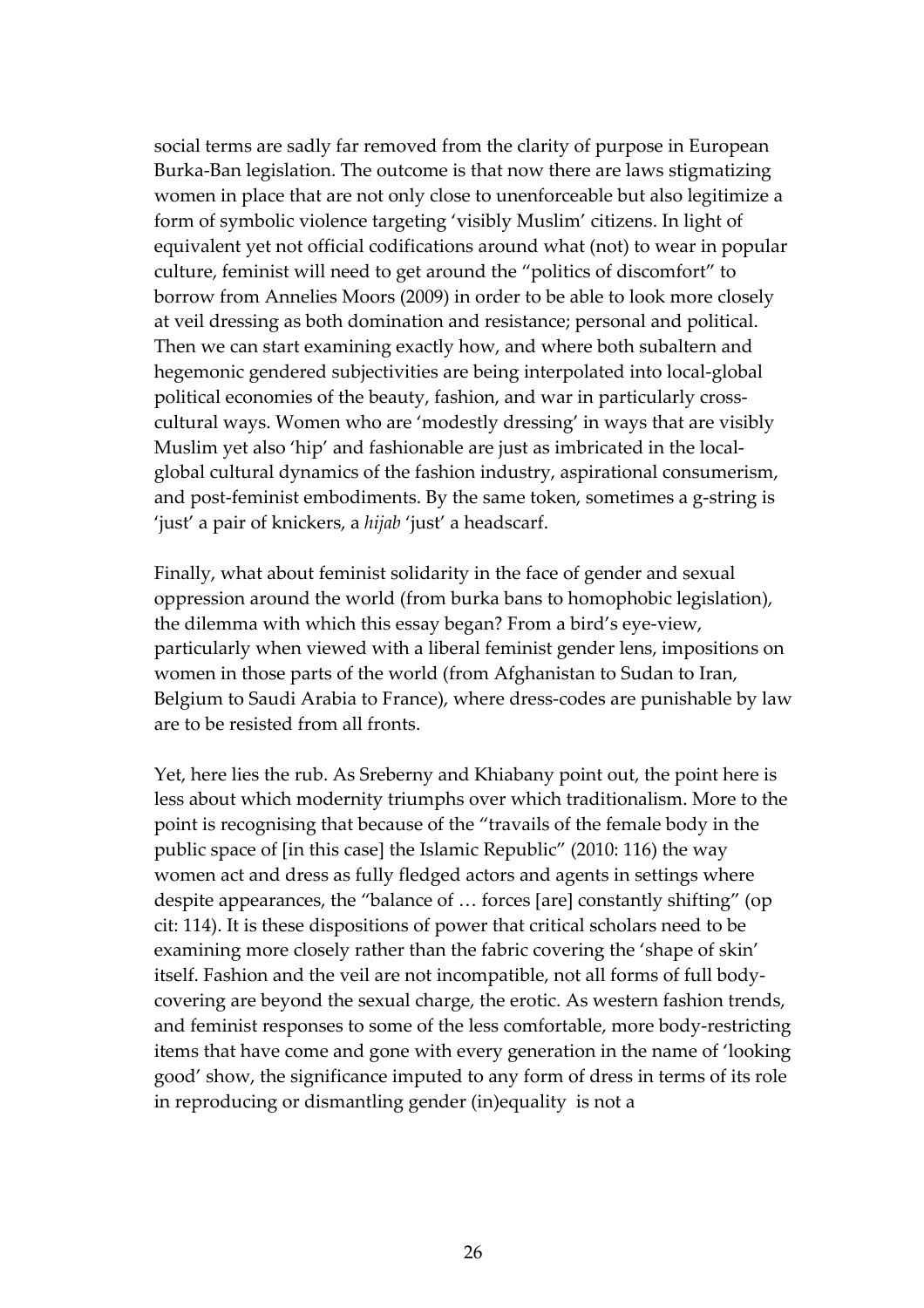god‐given truth divorced from space and time. The demand for equality can only be born with the social awakening of women themselves, which is the result of certain social and material conditions and changes. … (Sreberny & Khiabany op cit: 92).

To end with yet another question mark; what would happen to feminist discomforts with veil dressing today if the wealth of knowledge and more attuned, more accommodating gazes on the intricacies of veil dressing in its own right, to meet the gaze coming from "behind" the veil, could be brought to bear on legitimate concerns about the formative power of shows like *What Not To Wear*, and its spin‐offs? Can the practices and fashions of veil dressing and/or modest dressing inform the (un)dressing aspirations of audiences religiously following the advice of fashion‐arbiters like Trinny, Susannah, Gok Wan, 'Pod' (from *Snog, Marry, Avoid*), and (even) Oprah on primetime television? Should there be a law against these sorts of violent (un)dressings?

# **Literature List**

Abu‐Lughod, L., 2002, "The Marriage of Feminism and Islamism in Egypt: Selective Repudiation as a Dynamic of Postcolonial Cultural Politics" in *The Anthropology of Globalisation: A Reader*, (eds) J. X. Inda and R. Rosaldo. Massachusetts USA/Oxford UK: Blackwell Publishers: 428‐452

Ahmed, Leila, 2011, *A Quiet Revolution: The Veil's Resurgence from the Middle East to America*. Yale University Press.

Ahmed, Sara, 2002, 'Racialised Bodies' in *Real Bodies: A Sociological Introductions*, (eds) Mary Evans & Ellie Lee. Basingstoke: UK: Palgrave Macmillan: 46‐63

Al-Ali, Nadje, 2000, 'Review of "Veil: Modesty, Privacy and Resistance" by Fadwa El Guindi', *The Journal of the Royal Anthropological Institute*, 6 (3). pp. 543‐544; <http://eprints.soas.ac.uk/5019/>

Ali, Ayaan Hirsi & van Gogh, Theo, 2004, *Submission: Part 1*, Short Film, aired on VPRO (Dutch Broadcasting Network ‐ Nederland 3), 29 August 2004; available on You Tube at [http://www.youtube.com/watch?v=G6bFR4\\_Ppk8](http://www.youtube.com/watch?v=G6bFR4_Ppk8) ; [http://video.google.com/videoplay?docid=](http://video.google.com/videoplay?docid=-7106648073888697427)‐7106648073888697427[accessed 10 March 2011]

Barnard, Malcolm, 2002, *Fashion as Communication*, Second Edition. London/New York: Routledge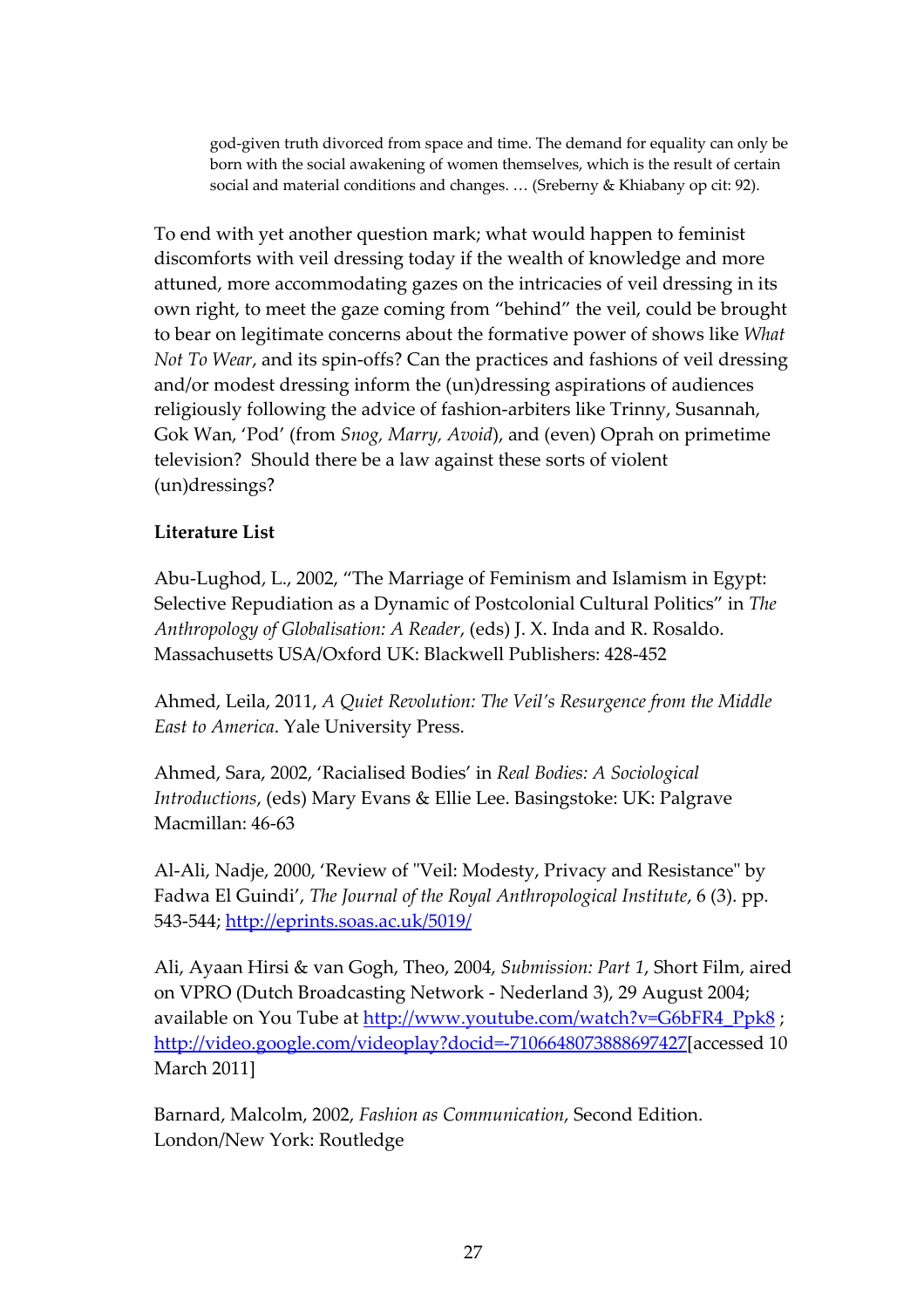Bemmel. Noël van, 2011, "Boerkaverbod en de plaats van de politieagent: Volgens de wet dient de diender", *De Volkskrant*: Amsterdam, 6 January, 2011: 9.

Brydon, Anne & Niessen, Sandra (eds), 1998, *Consuming Fashion; Adorning the Transnational Body*, Oxford UK: Berg Publishers

Certeau, Michel de, 1997, *Culture in the Plural*, translated by Tom Conley, Minneapolis/ London: University of Minnesota Press

Crane , Diana, 2000 , *Fashion and its social agendas; Class gender and identity in clothing*. Chicago: University of Chicago Press

Derrida, Jacques, 2003, "Autoimmunity: Real and Symbolic Suicides – A Dialogue with Jacques Derrida" in *Philosophy in a Time of Terror: Dialogues with Jürgen Habermas and Jacques Derrida*, (ed) Giovanna Borradori. Chicago/London: University of Chicago Press: 85‐136

Duits, Linda & van Zoonen, Liesbeth, 2007, "Who's Afraid of Female Agency? A Rejoinder to Gill" , *European Journal of Feminist Studies* 14 (2): 161‐ 170.

El Guindi, Fadwa, 2003, *Veil: Modesty, Privacy, and Resistance*. Oxford UK: Berg Publishers

Eltahawy, Mona, 2010, "From Liberals and feminists, unsettling silence on rending the Muslim Veil" in *Felix Meritis Krant*, 2010, No. 4: 11‐13

Fassin Éric & Hajjat Abdellali, 2010, 'Burqa : l'assimilation en défaut?', 26 Jan. 2010, *Observatoire des questions sexuelles et raciales*: Un Blog de Libération.fr: [http://observatoire2.blogs.liberation.fr/normes\\_sociales/2010/01/burqa](http://observatoire2.blogs.liberation.fr/normes_sociales/2010/01/burqa-lassimilation-en-d%C3%A9faut-.html)lassimilation‐en‐[d%C3%A9faut](http://observatoire2.blogs.liberation.fr/normes_sociales/2010/01/burqa-lassimilation-en-d%C3%A9faut-.html)‐.html [accessed 24 Feb, 2011]

Franklin, M. I., 2003, "ʹI Define My Own Identityʹ: Pacific Articulations of 'Race' and 'Culture' on the Internet", *Ethnicities* 3 (4), December 2003: 465490; <http://etn.sagepub.com/cgi/reprint/3/4/465>

Franklin. M. I., 2009, 'Sex, Gender, and Cyberspace', in *Gender Matters in World Politics*, (ed) Laura Shepherd. London/New York: Routledge: 328‐349

Geest, Michael van der, 2011, "Voor Geert Wilders is taal een wapen: Overdrijven is ook een kunst", Amsterdam: *de Volkskrant*:: 26 February, 2011,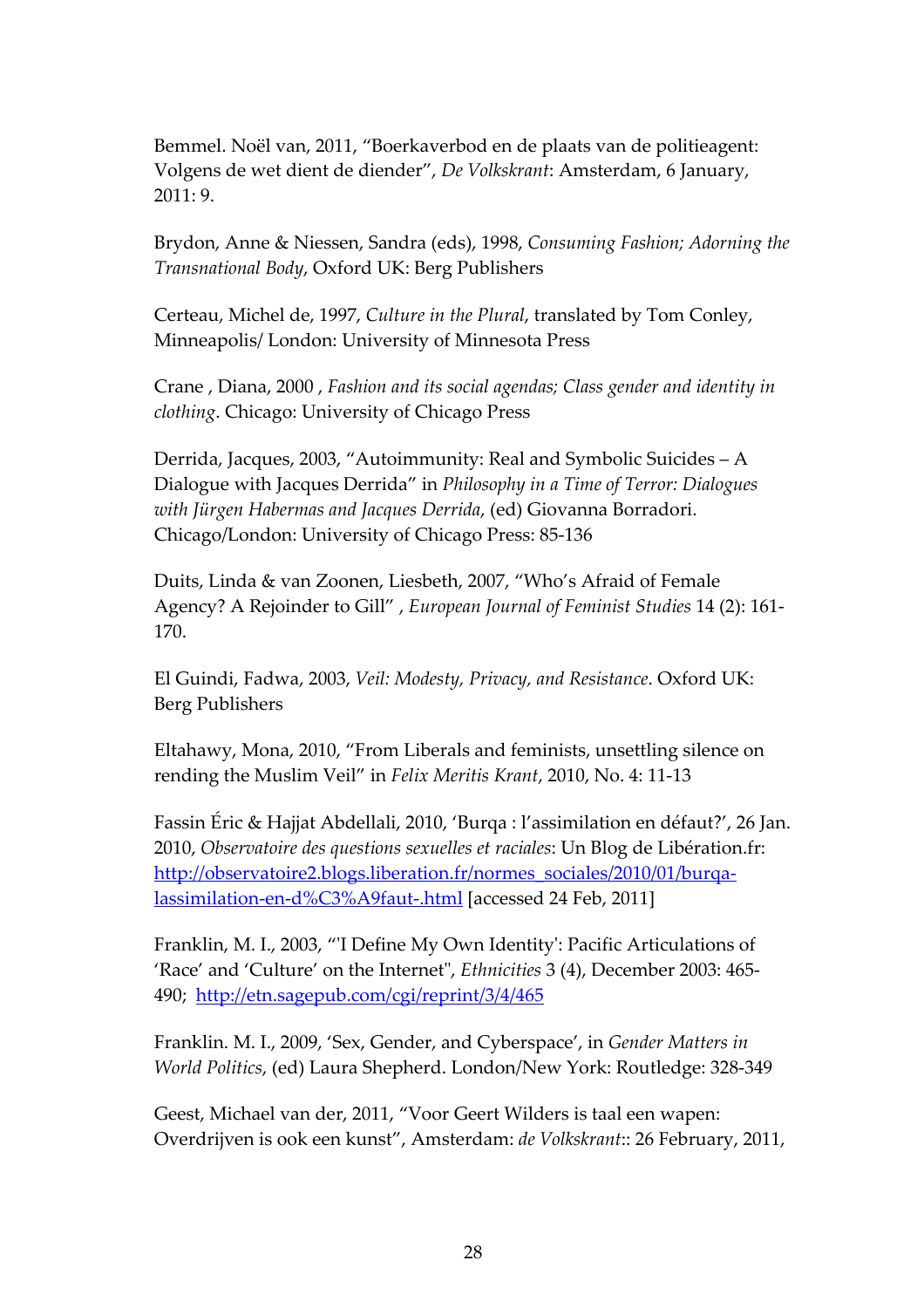*het Vervolg*: 5

Gill, Rosalind C., 2007, "Critical Respect: The Difficulties and Dilemmas of Agency and 'Choice' for Feminism. A Reply to Duits and van Zoonen", *European Journal of Women's Studies*, Vol. 14 (1): 69‐80.

Göle, Nilüfer, 2002, "Islam in Public: New Visibilities and New Imaginaries", *Public Culture* 14 (1): 173‐190

Gresh, Alain, 2009, 'Enfin, la représentation nationale se mobilise contre... la burqa', 21 juin 2009, Les Blogs du Diplo: *Le Monde Diplomatique*; [http://blog.mondediplo.net/2009](http://blog.mondediplo.net/2009-06-21-Enfin-la-representation-nationale-se-mobilise)‐06‐21‐Enfin‐la‐representation‐nationale‐se‐ [mobilise](http://blog.mondediplo.net/2009-06-21-Enfin-la-representation-nationale-se-mobilise) [accessed 24 Feb. 2011]

Gresh, Alain, 2010b, Comment assimiler les indigènes?, lundi 12 juillet 2010. Les Blogs du Diplo: Le Monde Diplomatique; [http://blog.mondediplo.net/2010](http://blog.mondediplo.net/2010-07-12-Comment-assimiler-les-indigenes)‐07‐12‐Comment‐assimiler‐les‐indigenes [accessed 24 Feb. 2011]

Holden, Marion [date?], ' Susannah and Trinny tell a reader what NOT to wear!' *Daily Mail*: Mail Online; http://www.dailymail.co.uk/femail/article‐ 144364/Susannah‐Trinny‐tell‐reader‐NOT‐wear.html ‐ ixzz1Ec36AChN [accessed 21/02/2011]

Khiabany, Gholam & Williamson, Milly, 2008, "Veiled Bodies ‐ naked racism: culture, politics and race in the Sun", *Race Class* 50 (2): 69‐88

Lenard, Patti Tamara, 2010, 'What can Multicultural Theory Tell Us about Integrating Muslims in Europe?', *Political Studies Review* (2010), Vol. 8: 308‐ 321

Lewis, Reina (2007) 'Veils and Sales: Muslims and the spaces of postcolonial fashion retail'. *Fashion Theory, The Journal of Body, Dress and Culture*, 11 (4). 423-441; see <http://ualresearchonline.arts.ac.uk/994/>

Ling L. H. M., 2002, *Postcolonial International Relations: Conquest and Desire Between Asia and the West*, New York: Palgrave Macmillan

May, Ann Mari, 2002, 'The Feminist Challenge to Economics', *Challenge*, Vol. 45 (2002), Issue 6: 45‐69;

[http://mesharpe.metapress.com/app/home/contribution.asp?referrer=parent](http://mesharpe.metapress.com/app/home/contribution.asp?referrer=parent&backto=issue,4,6;journal,50,61;linkingpublicationresults,1:106043,1)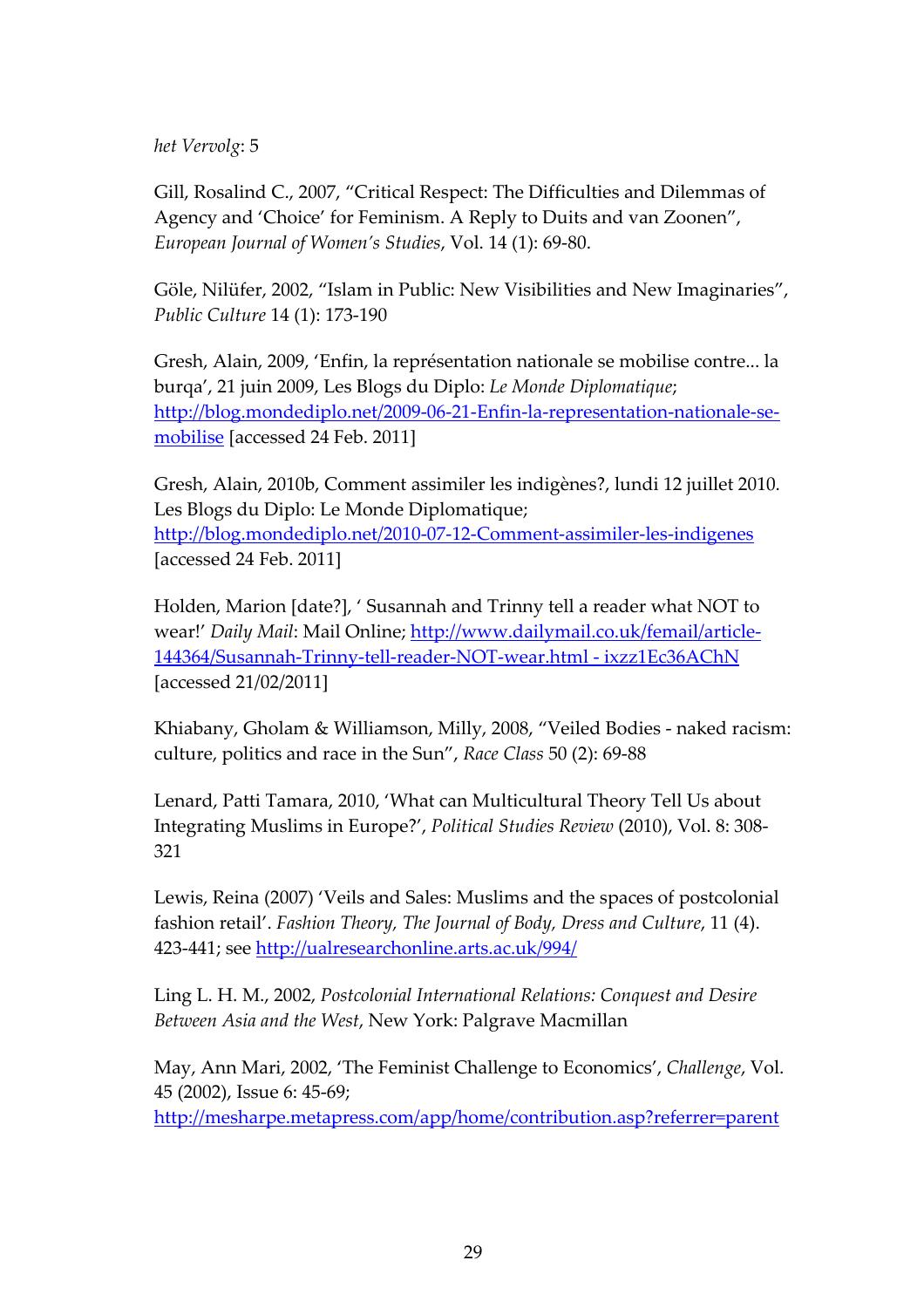&backto=issue,4,6;journal,50,61;linkingpublicationresults,1:106043,1

McRobbie, Angela, 2004a, 'Notes on 'What Not To Wear' and post‐feminist symbolic violence', *The Sociological Review*, Vol. 52, October 2004: 97‐109

McRobbie. Angela, 2004b, 'Post‐Feminism and Popular Culture', *Feminist Media Studies*, Vol. 4, No. 3, 2004: 255‐264

McRobbie, Angela, 2011, "Unveiling France's Border Strategies", *Feminist Media Studies*, 11: 1: 101‐106.

Mondal, Anshuman, 2010, "Review: Emma Tarlo, *Visibly Muslim: Fashion, Politics, Faith*", *The Middle East in London*, vol. 7, no. 4, October 2010: 17; [http://anshumanmondal.wordpress.com/2010/10/31/review](http://anshumanmondal.wordpress.com/2010/10/31/review-emma-tarlo-visibly-muslim-fashion-politics-faith/)-emma-tarlovisibly‐[muslim](http://anshumanmondal.wordpress.com/2010/10/31/review-emma-tarlo-visibly-muslim-fashion-politics-faith/)‐fashion‐politics‐faith/ [accessed 8 March 2011]

Moors, Annalies, 2009, 'The Dutch and the Face‐Veil: The Politics of Discomfort'. *Social Anthropology*, 2009, Vol. 17, No 4: 393‐408

Power, Marion, 2011, 'Susannah and Trinny tell reader what NOT to wear'; *Mail Online: Daily Mail* ; [http://www.dailymail.co.uk/femail/article](http://www.dailymail.co.uk/femail/article-144364/Susannah-Trinny-tell-reader-NOT-wear.html)‐ [144364/Susannah](http://www.dailymail.co.uk/femail/article-144364/Susannah-Trinny-tell-reader-NOT-wear.html)‐Trinny‐tell‐reader‐NOT‐wear.html (accessed 21/02/2011)

Scott, Joan Wallach, 2007, *The Politics of the Veil*. Princeton NJ: Princeton University Press

Shepherd, Laura (ed), 2009, *Gender Matters in World Politics*. London/New York

Smits, Katherine, 2010, "Why France should have said 'Non' to banning the burqa", *The Dominion Post*, Wellington NZ, 17 September 2010: 7

Serberny, Annabelle & Khiabany, Gholam, 2010, *Blogistan: The Internet and Politics in Iran*. London/New York: I. B. Tauris

Tarlo, Emma, 2010, *Visibly Muslim: Fashion, Politics, Faith*. Oxford UK: Berg

Terstall, Eddy, 2011, " Voorlopig hoop ik dat ik Woensdag griep heb", *de Volkskrant*: Amsterdam, 25 February, 2001: Opinie & Debat: 22

Traynor, Ian, 2010, 'Belgium moves towards public ban on burka and niqab', *The Guardian*: 31 March 2010: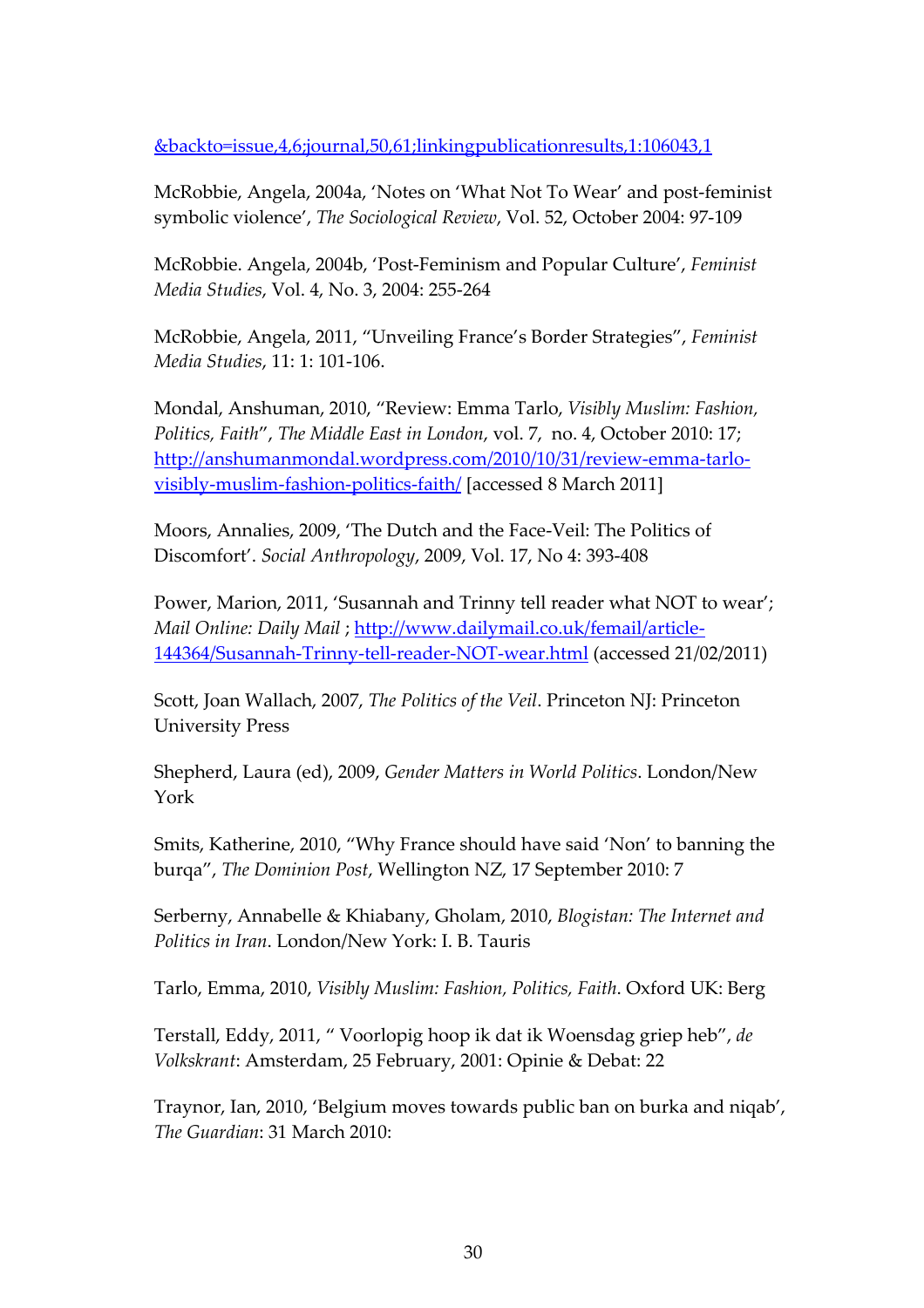[http://www.guardian.co.uk/world/2010/mar/31/belgium](http://www.guardian.co.uk/world/2010/mar/31/belgium-public-ban-burqa-niqab)‐public‐ban‐burqa‐ [niqab](http://www.guardian.co.uk/world/2010/mar/31/belgium-public-ban-burqa-niqab) [accessed 21/02/2011]

Wilde, Oscar, 1894, *Salomé: A Tragedy in One Act,* London: Elkin Matthews & John Lane

Williamson, Milly & Khiabany, Gholam, 2010, "The Veil and the Politics of Racism", *Race Class* 2010 52 (2): 85‐96

Yeğenoğlu, Meyda, 1998, *Colonial Fantasies: Towards a Feminist Reading of Orientalism*. Cambridge UK: Cambridge University Press

# **Endnotes**

<sup>2</sup> My thanks to an audience member during a presentation of an earlier version of this article for this distinction; if I paraphrase her correctly, the veil at home is taken for granted and resisted as 'a cultural, not a religious practice'. However, when in non‐veil wearing societies, re-adopting it becomes a countermanding practice to the dominant culture; the thing you took off to defy your mother/grandmother becomes the thing you put on to assert yourself.

<sup>3</sup> Home makeover shows have been around for some time as have shows about fashion and grooming; now merging with Reality TV as spectators become real-life as opposed to studiobased participants.

<sup>4</sup> In the case of other world religions, head covering is still widespread in Christianity and Judaism; the denominational and geocultural nuances of which are beyond the scope of this discussion. In terms of degrees of acceptable (un)covering, Piet Hein Donner, the Dutch Minister of Internal Affairs, made the following analogy during debates on the Dutch Burka‐ Ban Bill, passed in; if nakedness in public is illegal then, according to this logic, Muslim facecovering veils should be also.

<sup>5</sup> Since the mid‐1990's Dutch, Belgian, and French right‐wing populists have made political capital by an astute use of uncompromising language about the threat to respective 'indigenous' ways of life and identity from "Islamic fundamentalism", home‐grown or imported. Right-wing parties, in the UK and Scandinavia have also taken up the 'burka ban' call.

<sup>1</sup> I would like to thank Zeena Feldman, Louise O'Reilly, Jowan Mahmod, Anita Lacey, Jacqui True, and Gholam Khiabany for sharing their experience and insight on these issues with me. Without Andreas Behnke who organized the two inaugural 'Fashionista' Panels at the 2010 International Studies Association conference this paper would not have got off the ground. Thanks to him and my fellow‐Fashionistas online and off for furthering these ideas since; Linda Bishai, Lily Ling, Hazel Clark, Rosemary Shinko, Geeta Chowdhry, Erica Dingman, Mary Hope Schwoebel, and Cecilie Neumann.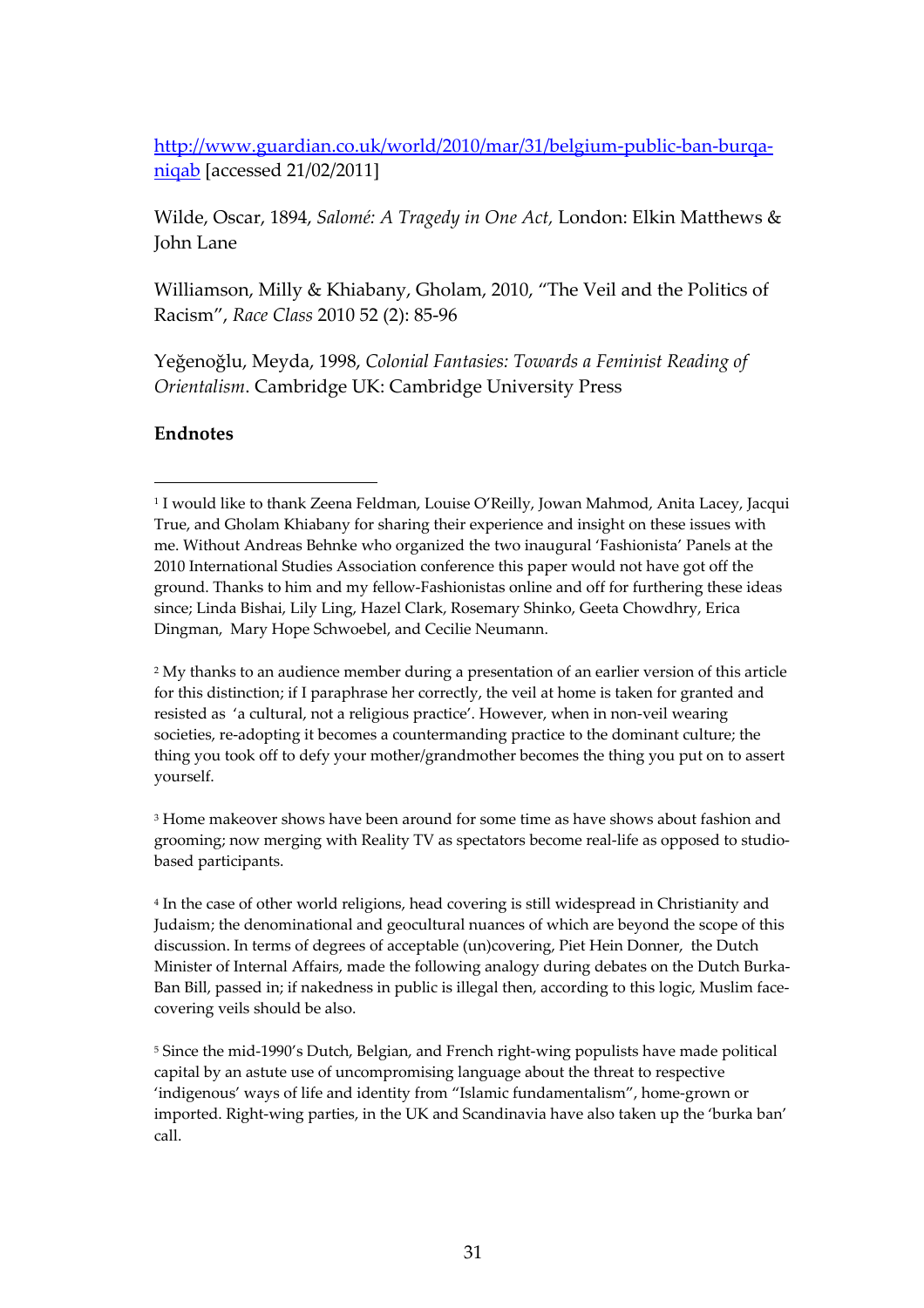<sup>6</sup> 75% of naturalisation applications refused in France over past years have been women (Fassin & Abdellali 2010, Gresh 2010).

<u> 1989 - Jan Samuel Barbara, margaretar a shekara 1989 - Andrea Samuel Barbara, marka 1989 - Andrea Samuel Bar</u>

<sup>7</sup> In 2010, the French Council of State ruled such a bill unconstitutional; the law was passed nonetheless in the following year. There was controversy in the Netherlands early in 2011 when the Amsterdam Police Commissioner stated publicly that the Dutch version of the Burka‐Ban was unenforceable; amounting to "symbolic politics, a solution to a problem that doesn't exist" (in Terstall 2011, my translation).

<sup>8</sup> In Germany it is teachers who are banned from wearing the veil whilst pupils may do so.

<sup>9</sup> In early March 2011, an employee of the Dutch department store (*Hema*) was relegated to back‐room duties in its Belgian affiliate for refusing to take off her head‐scarf after customers had complained. She filed a complaint of discrimination on religious grounds.

<sup>10</sup> Sreberny and Khiabany note how Iranian women have longstanding ways of subverting the republic's strict clothing code ‐ *bad hejabi* (2010: 112); e.g. those public places where "manifest colourful and fashionable wear" is possible, or clothes shops that "probe the limits of acceptable 'Islamic' fashion" (op cit: 114). See Yeğenoğlu (2002) and El Guindi (2003).

 $11$  cited in Marion Power (op cit).

<sup>12</sup> As one person recalled to me; "my mother once told me I should be in that program [the US version of *What Not To Wear*]. When I asked her why she thought her mother might think this, she added; "I don't think I fit her version of femininity." In the debate between Rosalind Gill (2007) and Linda Duits and Liesbet van Zoonen(2007) this personal dimension is a key feature of arguments provided by both sides.

<sup>13</sup> The sequel was *Gok's Clothes Roadshow*. Moving into shopping centres to bring the catwalk to the public it pits High Street with Designer Fashion in an astute form of televisual "upstreaming". Gok's third peak-time incarnation was about dressing fashionably for less.

<sup>14</sup> Publicity blurb for Series 1 of *How to Look Good Naked*, Channel 4; 2006; [http://www.channel4.com/programmes/how](http://www.channel4.com/programmes/how-to-look-good-naked/episode-guide/series-1)‐to‐look‐good‐naked/episode‐guide/series‐1 [accessed 21/02/2011]. My thanks to an anonymous reviewer for noting the historical role of the term "body‐fascism" in Second Wave feminism..

<sup>15</sup> See …… (2003)

<sup>16</sup> For example, figures of speech about war, the enemy, or deliberately playing to the emotions such as fear; e.g. "the best way for the Netherlands and Europe to protect itself against dangerous Islam is to restrict immigration from Muslim ('Islamic') countries and control our internal borders better" (Wilders cited in van der Geest 2011, my translation).

<sup>17</sup> One Dutch Muslim "Fashion Scene" website puts it this way; participants can "post pictures of head‐veils you like or not, or ask questions about how to wear a head‐scarf or